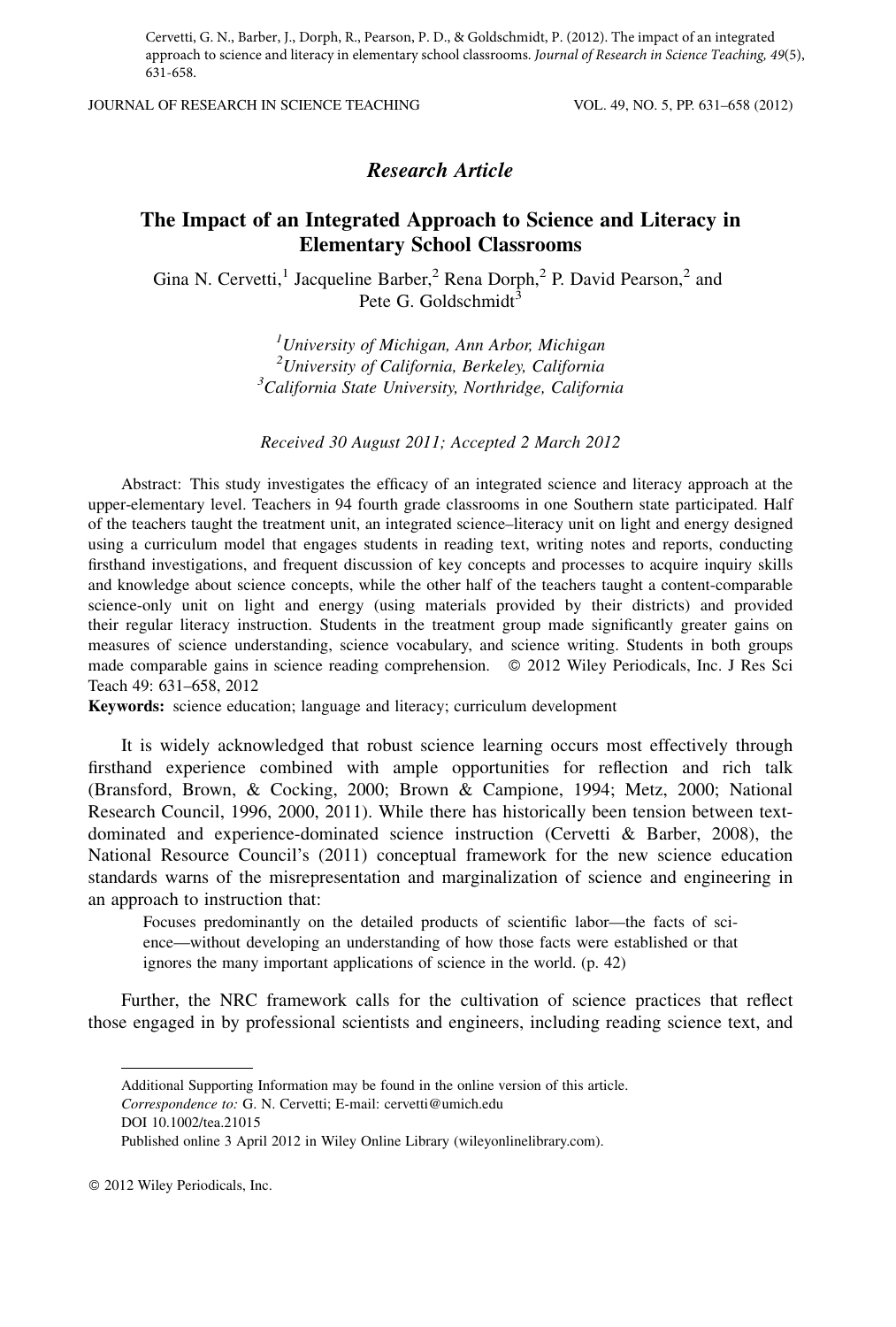engaging in the specialized ways of talking and writing (p. 43). This represents a culmination of more than a decade of interest in the roles of reading and writing in inquiry-based science education (e.g., Glynn & Muth, 1994; Yore et al., 2004) and general growing interest in how language and literacy can be used to support the goals of inquiry-based science<sup>1</sup>. In recent years, many well-established inquiry-based science programs that began as predominantly ''hands-on'' approaches to inquiry have introduced texts in the form of science ''readers'' and science ''notebooking,'' including the series of NSF-funded inquiry-based curriculum programs initiated in the mid-1980s—programs that were born of the inquiry movement in science education (e.g., Lawrence Hall of Science, n.d.; National Sciences Resource Center, n.d.).

In a parallel but independent movement, reading educators have started to reconsider the role of content knowledge and genre in learning to read. They have become increasingly interested in how reading is shaped by genre and have started to question the wisdom of anchoring early literacy instruction almost exclusively in fictional narrative texts when expository texts constitute much of school reading beyond the primary grades (Duke & Bennett-Armistead, 2003; Palincsar, 2005) and when so many children find great interest in using reading to understand the natural world around them (Duke & Bennett-Armistead, 2003). Consensus is growing around the idea that genre makes a difference, that is, that students need guidance in learning to negotiate the structural and rhetorical terrains of different genres (RAND, 2002).

At the same time, knowledge—especially that which can be acquired through contentarea instruction—has come to be viewed by many reading educators as both a foundation and a motive for reading. Palincsar (2005) describes the relationship between reading and knowledge as follows:

Children who are exposed to text have opportunities to acquire knowledge of vocabulary, background knowledge, and knowledge regarding how reading material is structured that children who are not exposed to text do not have. Students with this richer knowledge base experience a bootstrapping of further vocabulary, real-world knowledge, and knowledge of and comfort with the structure of texts. (p. 3)

Reading educators such as Neuman (2006) increasingly suggest that acquiring information about the world is important in its own right and that it is a foundation for reading and writing in the future. Moreover, reading as part of scientific investigations has been shown to invite more engaged reading by providing both a context of growing expertise and a motive for reading (e.g., Guthrie & Cox, 2001; Guthrie & Wigfield, 2000).

# Research on Integration

The parallel movements in science and literacy education have given rise to impressive lines of research that investigate what is possible when inquiry-based science goes beyond the obligatory use of textbooks or science readers to embrace a more authentic and synergistic relationship with learning to read and write as part of scientific inquiry (e.g., Guthrie, Anderson, Alao, & Rinehart, 1999; Palincsar & Magnusson, 2001; Romance & Vitale, 1992, 2001). Two programs of science-literacy integration—the CORI program and In-depth Expanded Applications of Science (IDEAS)—are particularly notable for their longevity and for the impacts on student learning that they have demonstrated across both domains.

In CORI, instructional activities, including instruction in reading comprehension and writing, focus on disciplinary conceptual understanding (Guthrie et al., 1999). Hands-on science activities are used to support students' concept development, to create situational interest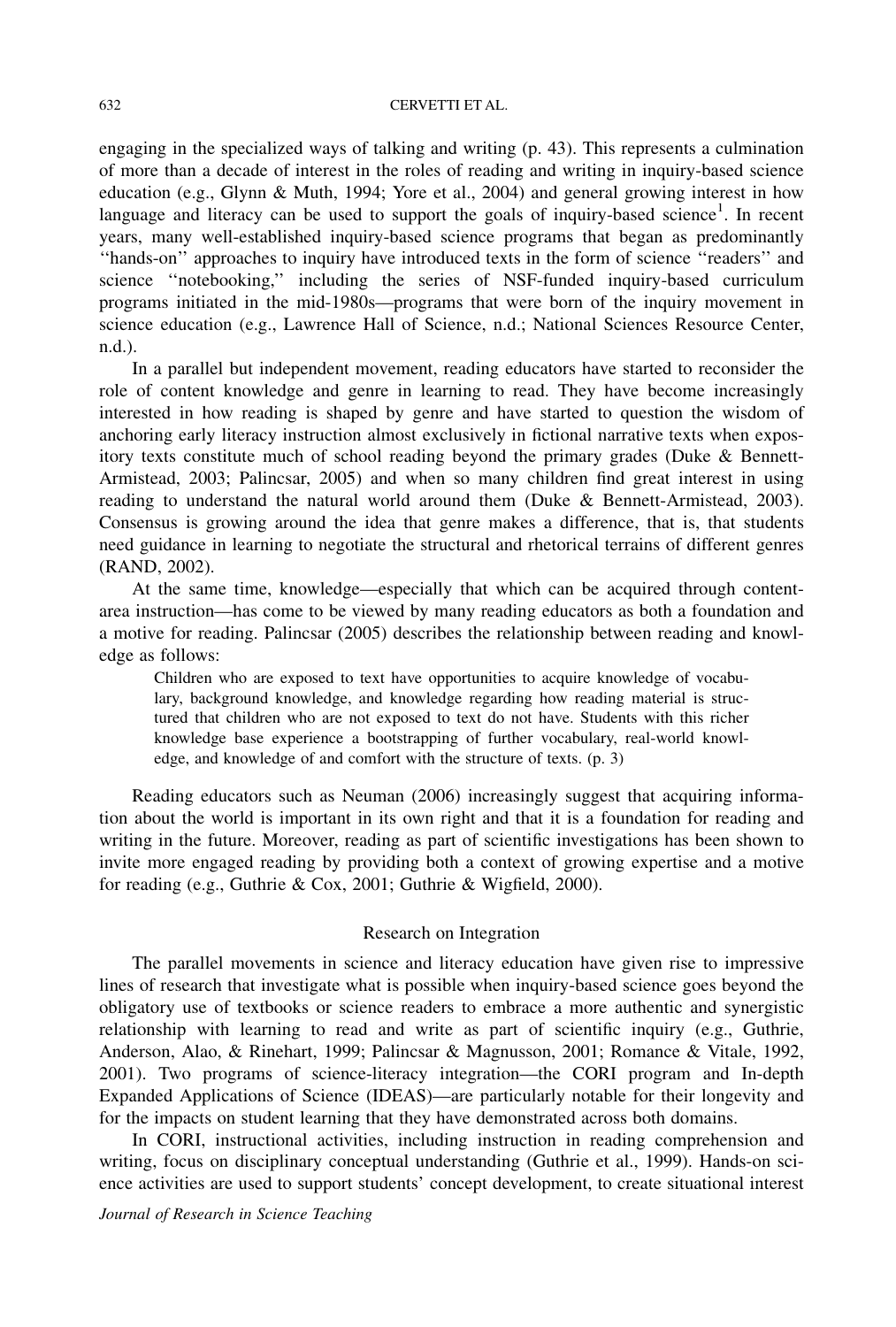to energize their reading, and to provide opportunities for students to pose conceptual questions that can become the basis for reading activity and instruction. The goal of the CORI program is to increase reading engagement and improve reading achievement through integration with content-area learning (Guthrie et al., 1999). Across a series of small-scale studies in the middle elementary grades, the CORI intervention has consistently been associated with positive outcomes for reading comprehension, reading strategy use, and conceptual understanding using a variety of performance tasks and paper-and-pencil measures; often the positive effects extend to measures of reading motivation (Guthrie et al., 1999; Guthrie et al., 2009).

In IDEAS classrooms (Romance & Vitale, 1992, 2001), the time that is traditionally allocated to language arts instruction is replaced by a joint science-reading program. The IDEAS model includes concept-focused teaching, firsthand activities, reading, writing, and the construction of propositional concept maps based on reading. The IDEAS model places the in-depth study of core science concepts at the center of instruction both as a way of improving science teaching and creating coherence among literacy and science activities. Romance and Vitale (1992, 2001) have demonstrated through a long series of studies that IDEAS students outpace comparison students on standardized measures of science and reading achievement and display more positive attitudes toward and self-confidence in reading and science. The researchers attribute these results to the focus on conceptually meaningful structured knowledge development as an organizing mechanism that links the various firsthand science activities and literacy activities. The alliance between science and literacy was initiated as a way of reclaiming time in the school day for science instruction, but the researchers have demonstrated in a series of studies that reading achievement also benefits from integration.

While CORI and IDEAS are the longest-standing programs of science–literacy integration at the elementary level, there are a number of other efforts to integrate science and literacy instruction that have demonstrated similarly impressive effects on student learning. Notably, Varelas, Pappas, and their colleagues (Varelas, Pappas, & Rife, 2006; Varelas & Pappas, 2006) have conducted a series of studies that examine the relationship between dialog, text, hands-on experiences, and science understanding. In one of these studies, Varelas and Pappas (2006) examined the intertextual connections made by first and second grade students as they engaged in dialogically oriented read alouds in science. The researchers found that students made more intertextual connections among texts, discussions, and experiences as the unit progressed and that this intertextual connection-making provided opportunities for students to develop more conventional forms of scientific ideas and scientific language.

More recently, Fang and Wei (2010) examined the efficacy of a year-long inquiry-based science program for 6th graders with and without reading infusion. The reading infusion included reading strategy instruction and out-of-school reading of science trade books. Students who participated in the reading infusion condition made greater gains on a standardized assessment of reading ability and a curriculum-referenced science test, and received higher science grades compared with students who participated in the inquiry-based program alone. The researchers conclude that strategy instruction enabled students in the reading infusion condition to better cope with content-area texts, improving their learning in both reading and science.

Our efforts build on these programs, particularly CORI and IDEAS. Most notably, we have appropriated the goal of developing knowledge of important science concepts, both as an end unto itself and as a means of engendering purposes for and engagement in reading. In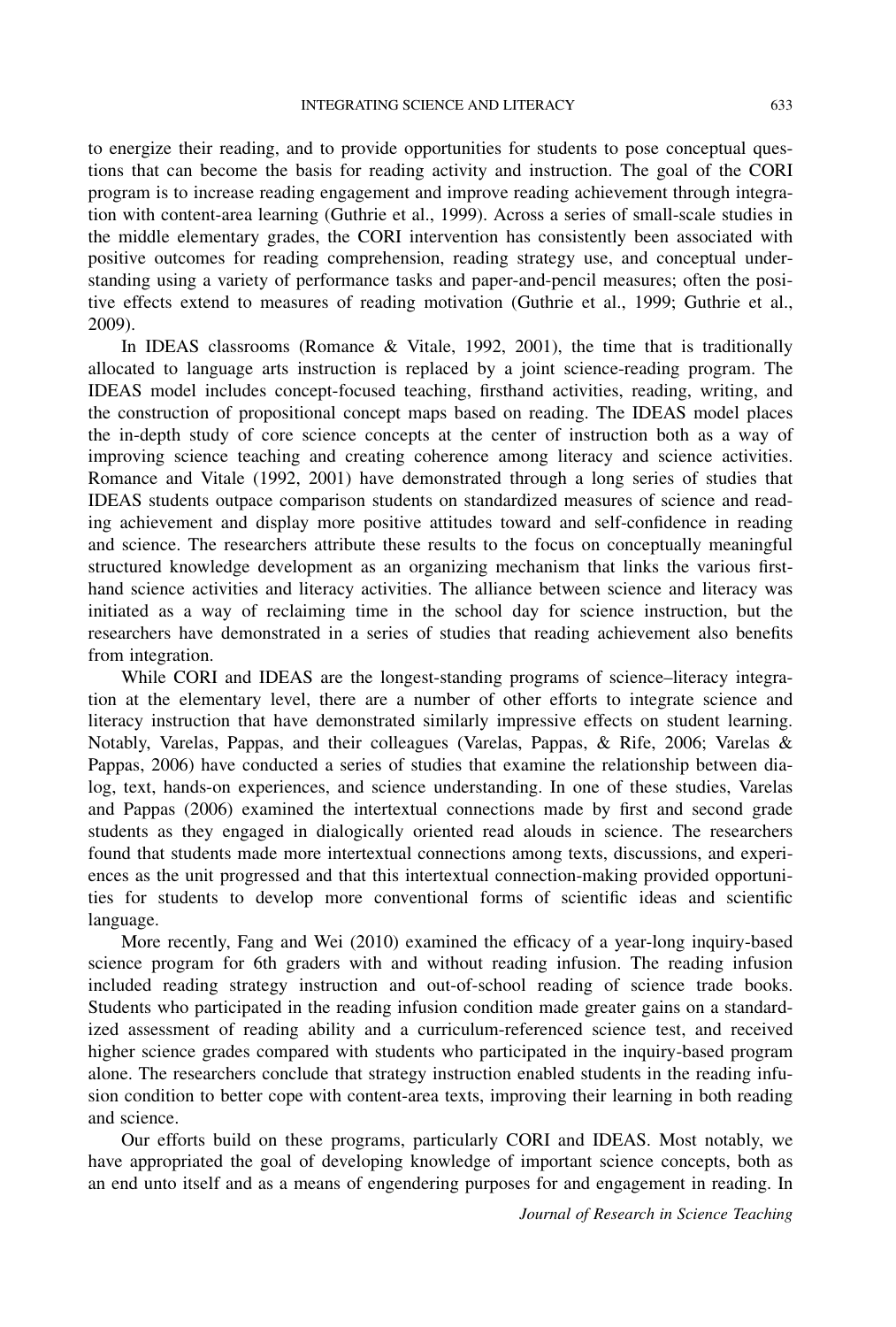addition, we readily accept Guthrie and Alao's (1997) idea that the resulting synergy provokes students to process text deeply. Like both of these programs, the experimental program in this study embeds cognitive strategy instruction into the integrated curriculum and rely on firsthand science activities both to advance conceptual understanding and to build knowledge in support of reading. Finally, we share an underlying conviction that science can provide an authentic context for applying reading and writing skills and strategies.

The study described in this article investigates the efficacy of integrated science and literacy instruction at the upper-elementary level. This investigation employs a curriculum model, instantiated in a unit about light that engages students in reading, writing, investigating, and discussing to acquire knowledge about important science concepts, inquiry skills, and literacy skills that students need to be successful in science. The program of research and development that includes the present study was initiated as an attempt to reconceptualize inquiry-based science instruction as inseparable from scientific literacy practices.

### The Treatment Model of Science–Literacy Integration

According to Stoddart, Pinal, Latzke, and Canaday (2002), there are three principal approaches to the integration of content areas: (i) a thematic approach characterized by the use of overarching themes to create connections among domains; (ii) an interdisciplinary approach in which content or processes in one domain are used to support learning in another; and (iii) an integrated approach, in which emphasis on two or more domains is balanced. The model of science–literacy integration examined here is situated squarely within the integrated tradition. The model was developed by a team of science and literacy educators and researchers (including some of the authors of this article). The broader program of research and curriculum development began eight years ago as an attempt to infuse authentic scientific literacy practices into existing inquiry-based science units in order to enhance learning in both domains. We viewed integration as an opportunity to enhance science learning by making it better contextualized, more informed, and better documented. We also viewed integration with science as an opportunity to situate literacy instruction in a powerful knowledge-building domain.

The conceptual framework underlying this work rests on the idea that an integrated model that honors two disciplinary traditions can build mutually reinforcing relationships between literacy and science inquiry. One example of principle of mutual benefit through integration rests in the model's approach to the use of text. While many inquiry-oriented science educators have expressed concerns about text undermining the process of scientific investigation (e.g., Yore, 2000), we developed a series of roles for text that directly support students' involvement in inquiry, that provide meaningful (investigation-driven) experiences with nonfiction text genres, and that mirror the ways that scientists use text in investigations. Cervetti and Barber (2008) provide a detailed discussion of these roles. Briefly, reading provides opportunities for students to revisit concepts about physical phenomena experienced directly or through models in the classroom, to view these phenomena in the wider context of the world outside of the classroom, and to learn about how these phenomena are studied by professional scientists. For example, in the light unit that served as the treatment in this study, students consult findings from their own investigations of light as well as a reference book that provides data about the interactions of light with different materials. Students use data from the book to extend and challenge their firsthand observations of light interacting with different materials. Texts are also used in the light unit to model the processes and dispositions that real scientists bring to their work and to learn about the difficult-to-observe role of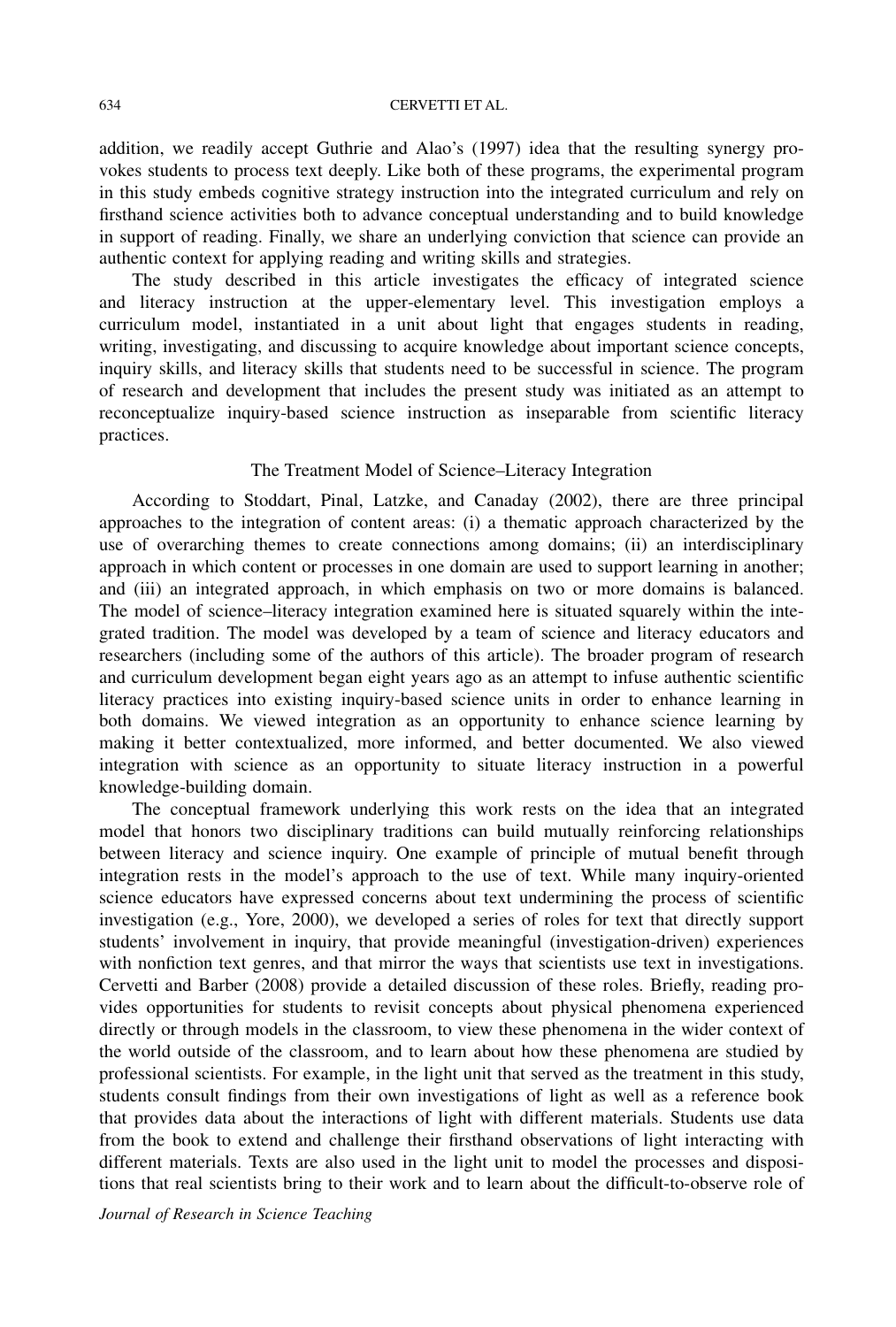light in vision. The model of science–literacy integration under study here relies on the understanding that these kinds of text-based experiences deepen students' involvement in firsthand investigations, enhance students' conceptual understandings, and support their ability to navigate science text.

The conceptual framework for our model of science–literacy integration also relies on the idea that inquiry-based science and literacy share skills, strategies, and goals that can be capitalized upon as the central features of integrated instruction. For example, both literacy education and science education share an interest in using discussion to support sense-making and comprehension of complex ideas. The development of the experimental model was informed by studies over the previous two decades that had started to shed light on the role of discussion in supporting students' development of conceptual understandings in science, meaningful participation in scientific inquiry, and ability to communicate their scientific understandings (Mercer, Dawes, Wegerif, & Sams, 2004; Richmond & Striley, 1996; Syh-Jong, 2007).Taken together, this research suggests that talk supports students' science learning in at least three ways. First, discussions provide opportunities for knowledge sharing and coreasoning (e.g., Rivard & Straw, 2000). Students not only share information that, taken together, contributes to more coherent understandings and more successful problem-solving than could be accomplished alone, they also use dialog to talk through, clarify, and negotiate their growing understandings with others—forms of processing ideas that ultimately support understanding (Gee, 2002; Rivard & Straw, 2000). Second, talk can help make models of scientific thinking and reasoning available to students (Duschl & Osborne, 2002). Elusive scientific practices, such as weighing evidence and evaluating claims, can be made visible in talk. Third, talk creates opportunities for students to experience science as a process of revision and, therefore, to learn about the nature of scientific knowledge in addition to science concepts (Driver, Newton, & Osborne, 2000; Herrenkohl, Palincsar, DeWater, & Kawasaki, 1999). The model of integration investigated here involves a central role for student-tostudent talk as a way of making sense of science investigations and gaining insight into the nature of scientific reasoning.

The model of science–literacy integration under study further relies on the understanding reading and scientific investigation are both acts of inquiry—driven by an interest in understanding and by a motive of gathering and making sense of evidence in order to learn about the natural world— and there is some evidence that inquiry and comprehension share goals, functions, and strategies (Padilla, Muth, & Lund Padilla, 1991). In our work on science– literacy integration, we have often used the word, ''synergistic'' to describe this relationship (Cervetti, Pearson, Bravo, & Barber, 2006). For example, predicting, inferring, and questioning are as central to ''inquiry'' in the discipline of science as they are the core of the ''comprehension'' in the literacy domain. In our development of integrated instruction, we take advantage of this synergy by targeting pairs of highly related inquiry/comprehension strategies. In the light unit used in this study, for example, students predict which materials will block light before their first-hand investigations, and they make predictions before and during reading. In each situation, students revise their predictions based on additional evidence they gather. Students are asked to reflect on the similarities and differences of prediction in the two contexts.

An additional synergy between science and literacy rests upon the understanding that mature word knowledge in science can be described as conceptual knowledge. In science, word knowledge involves understanding of words as they are situated within a semantic network of other words and ideas. From this perspective, word learning in science can be approached as conceptual learning—that is, words can be thought of as the surface-level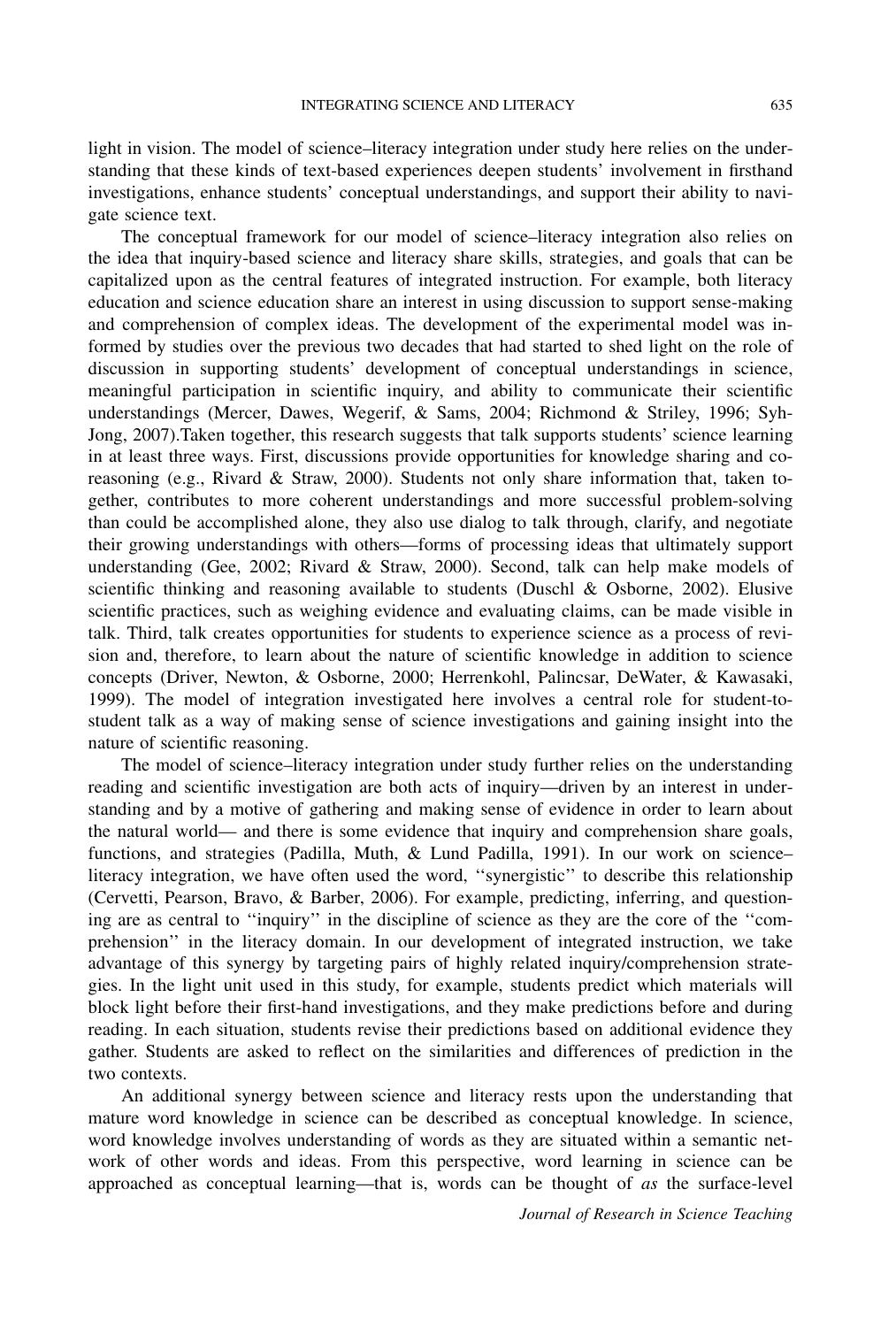instantiations of underlying concepts that can be connected to other concepts to form rich conceptual networks (Armbruster, 1992; Bravo & Cervetti, 2008). For example, within the light unit, we treat word learning as conceptual learning by (i) providing students with repeated, multimodal (during inquiry activities, conversations, text reading, and writing) exposure to conceptually important, related words in the context of ongoing investigations; (ii) engaging students in activities that help them see the deep relationships between concepts/words; and (iii) providing opportunities for students to build an active understanding of the concepts/ words through talk and writing. In addition, we believed that topically narrow reading would support students' conceptual vocabulary learning by providing opportunities to encounter the words repeatedly in meaningful contexts, building knowledge that would increasingly support their comprehension of subsequent content-relevant texts (Krashen, 2004).

The experimental model distinguishes itself from earlier efforts in several ways. First, we have sought to be more explicit in attending not only to the ways in which science supports literacy development, but also to the ways in which literacy supports science development, that is, the authentic roles that language and literacy can play in supporting knowledge acquisition and involvement in inquiry. In particular, we set out to develop a curriculum-based model of science–literacy integration that would serve both domains equally by (a) capitalizing on the knowledge-building context of science for supporting students' reading comprehension, informational writing, and academic language, and (b) enriching students' experiences in inquiry science by including reading, writing, and discussion. Second, we have made language a more central focus of our curriculum model. Building on Yore's notion that language is a "critical communication and thinking tool" that is "integral to science" (Yore, 2004, p. 71), we designed a model of integration that attends to students' development of academic and technical vocabulary, their involvement in sense-making talk around their investigations, and their ability to communicate their growing understandings in talk and writing. Third, in a direct attempt to respond to the critique by science educators of text-based approaches to teaching science (e.g., National Research Council, 2000), we have actively avoided the supplanting of investigations with reading by developing and implementing an elaborated model of how text can and should support inquiry-based science (Cervetti & Barber, 2008).

## Research Design and Method

### Design

In this article, we investigate the efficacy of an integrated science and literacy approach to instruction as compared to separate, content-comparable science instruction and literacy instruction. We test a model of integration as instantiated in a curriculum unit for fourth grade students. This study asks, How does an integrated approach to science–literacy curriculum compare to business-as-usual approaches in terms of outcomes of science understanding, reading comprehension, science vocabulary and science writing? During the 2007–2008 school year, we conducted an experimental study to address this question. The study examines the efficacy of a light unit as one instantiation of our model of science–literacy integration.

### Participants

The study took place in one Southern state, selected as the study site because of the close correlation between that state's fourth grade science standards addressing the topic of light and the content of the treatment unit, enabling us to readily locate contentcomparable comparison sites. In addition, the state has a strong system of standards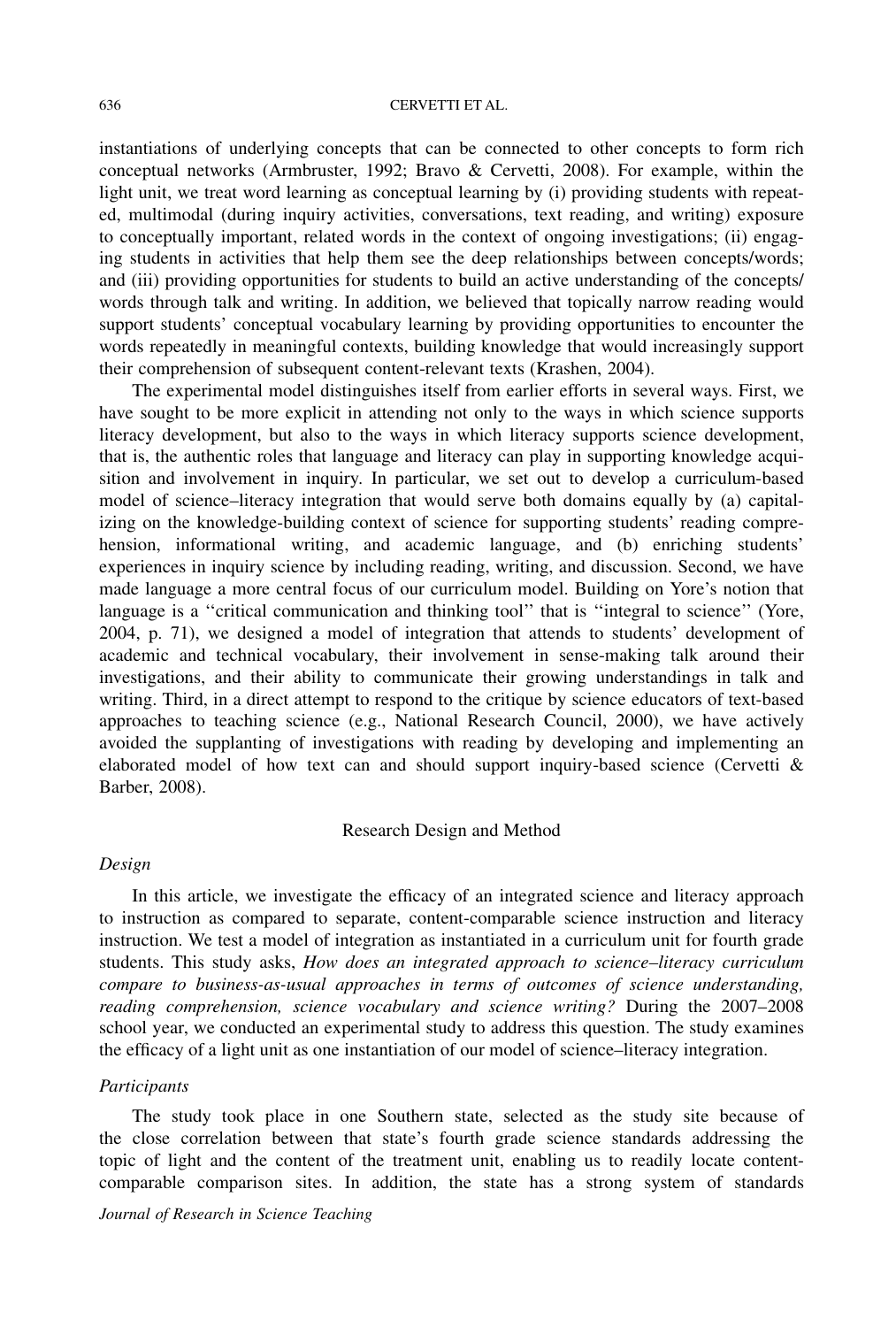compliance, including regular site visits to verify that teachers at each school are engaged in on-topic standards-based instruction. This increased the predictability of content-comparable business-as usual instruction. Teachers were recruited with the assistance of district-level science coordinators. We engaged in two rounds of recruitment—one for Fall 2007 and one for Spring 2008. Several meetings were held at sites across the regions to inform principals and teachers about the project. In order to participate in the study, a teacher had to be teaching fourth grade and have available a minimum of three hours per week for a minimum of eight weeks for unit implementation. This time constraint applied to both the treatment and comparison groups.

A total of 100 applications were received. Three applicants were denied participation; one of these applicants did not meet the eligibility requirement of being able to teach science for a minimum of three hours per week, and the other two submitted incomplete applications. Three teachers dropped out of the study after being accepted but before beginning to teach. One of these teachers declined to participate for personal reasons, and the other two were unable to secure administrative approval to participate. Thus the study population consisted of ninety-four teachers (60 in Fall 2007, 34 in Spring 2008) from 16 school districts. The districts were located in urban, suburban, and rural areas in the same southern state.

After being accepted into the study, each teacher was randomly assigned to either a treatment or comparison group using a random number generating algorithm that is part of the Microsoft Excel software. Results indicate that treatment teachers were less experienced both in total years of experience (9.2 vs. 11.6 years among comparison group teachers) and years teaching at grade four (4.4 vs. 5.6 years). Comparison teachers were also more educated, with 51% versus 34% having an advanced degree. Neither the differences in experience or in advanced degrees was statistically significant. Advanced degrees held by teachers in both the treatment and comparison groups were almost entirely in education (including early childhood education, special education, educational leadership, educational technology, etc.) and/or psychology. Only four out of the 94 teachers reported having advance degrees in another area. (fisheries, biology, sociology, social work). Salary (as indexed by the natural log of salary) was roughly equal across groups. Class size was roughly equal across conditions.

The student demographic characteristics presented in Table 1 are based on the means for fourth grade students at participating schools during the 2007–2008 school year. We estimated the student demographic characteristics for the treatment and comparison groups by assuming that the distribution in a given classroom would reflect the distribution within that grade for the entire school. The mean percentage of students receiving free or reduced price lunch in the treatment schools was 57.6; in comparison schools, it was 52.9.

| Characteristic         | Comparison classroom $(\%)$ | Treatment classroom $(\%)$ |
|------------------------|-----------------------------|----------------------------|
| Gender                 |                             |                            |
| Female                 | 49.7                        | 49.3                       |
| Ethnicity              |                             |                            |
| Asian/Pacific Islander | 2.7                         | 2.8                        |
| African-American       | 35.7                        | 38.5                       |
| Hispanic               | 5.7                         | 7.1                        |
| Native American        | 0.5                         | 0.9                        |
| Multiracial            | 2.4                         | 2.2                        |
| White                  | 53.1                        | 48.5                       |
|                        |                             |                            |

Table 1 Student participant characteristics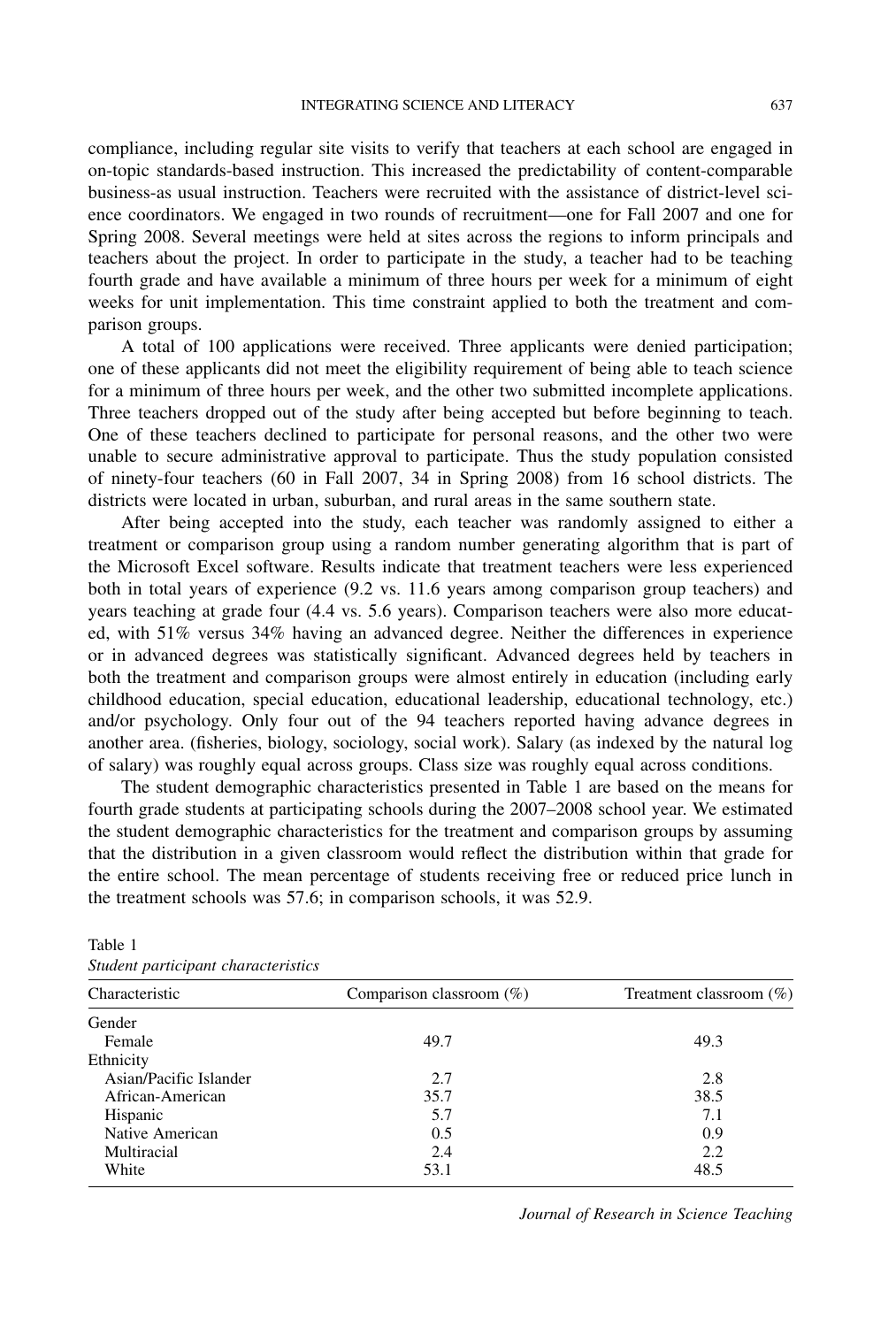### Treatment and Comparison Interventions

Treatment Intervention. The unit that served as the treatment intervention in this study is designed to engage students in reading, conducting firsthand investigations, discussing, and writing in the interest of developing their conceptual understandings about the characteristics of light, light interactions, and light as energy. We were guided in the development of the curriculum intervention by a set of principles for science–literacy integration.

Teachers in the treatment group were given a set of researcher-designed integrated science–literacy materials on the topic of light. The treatment unit focused on the characteristics of light, light interactions, and light as energy. While we believe that the most robust approach to supporting change in instruction will come about through providing teachers with curriculum *and* associated professional development, the purpose of the study reported here was to learn more about the curriculum portion of the equation. Accordingly, treatment teachers conducted an ''out-of-the-box'' implementation, receiving only the curriculum materials. Teachers in the treatment group received a teacher's guide with step-by-step instructions on each left hand page and text designed to provide related information and support on each right hand page. The right hand page teacher support included content and pedagogical information, instructional rationale, and suggestions for modifying the instructional sequence according to the characteristics and needs of different implementation contexts. In addition to the teacher's guide, teachers in the treatment group received 18 copies of nine different researcher-designed nonfiction science books (most ranging from 18 to 24 pages each), an investigation notebook for each student, and a kit of materials for students to use in the firsthand activities of the unit, including materials such as flashlights and hand lenses.

The treatment unit was forty sessions in length, comprised of four investigations—each with 10 sessions. Sessions were designed to be taught in 45–60 minutes. In each 10-session investigation the equivalent of approximately four sessions are devoted to firsthand (handson) activities, two sessions to reading, two sessions to writing, and two sessions to discourse, review of important concepts, or assessment activities. While this framework guided the development of the unit, and the treatment unit held the proportion of learning modalities constant across each investigation, the flow of the instruction was designed to be seamless and coherent. The following description of the first of the four investigations in the light and energy unit provides an example of the how the instruction flows.

In Investigation 1: Characteristics of Light, students begin by reflecting on what they know and wonder about light. They make the first of many predictions before reading *Can* You See in the Dark?, a book that invites students to wonder about whether or not people need light to see. This book introduces the idea that all light comes from a source and enables students to identify sources of light in the text and illustrations. Next, students go on to investigate with flashlights— their own light sources—to see what they can observe themselves. Their investigations involve students in making predictions, gathering evidence, and then revising their predictions to reflect new evidence. They then make light tubes and use them to gather evidence that light travels in a straight line. The class begins the creation of the Class Concept Wall (a giant concept map on the wall of the classroom). After making predictions, they read The Speed of Light, a book that presents data comparing the speed of light to other fast things through descriptive examples and in tables. By reflecting on the data, the students are better able to understand how fast light travels—a characteristic that is impossible for them to observe firsthand. Using key words, students construct main idea statements about passages in the book. They summarize what they have learned about the characteristics of light by writing details to support a topic sentence.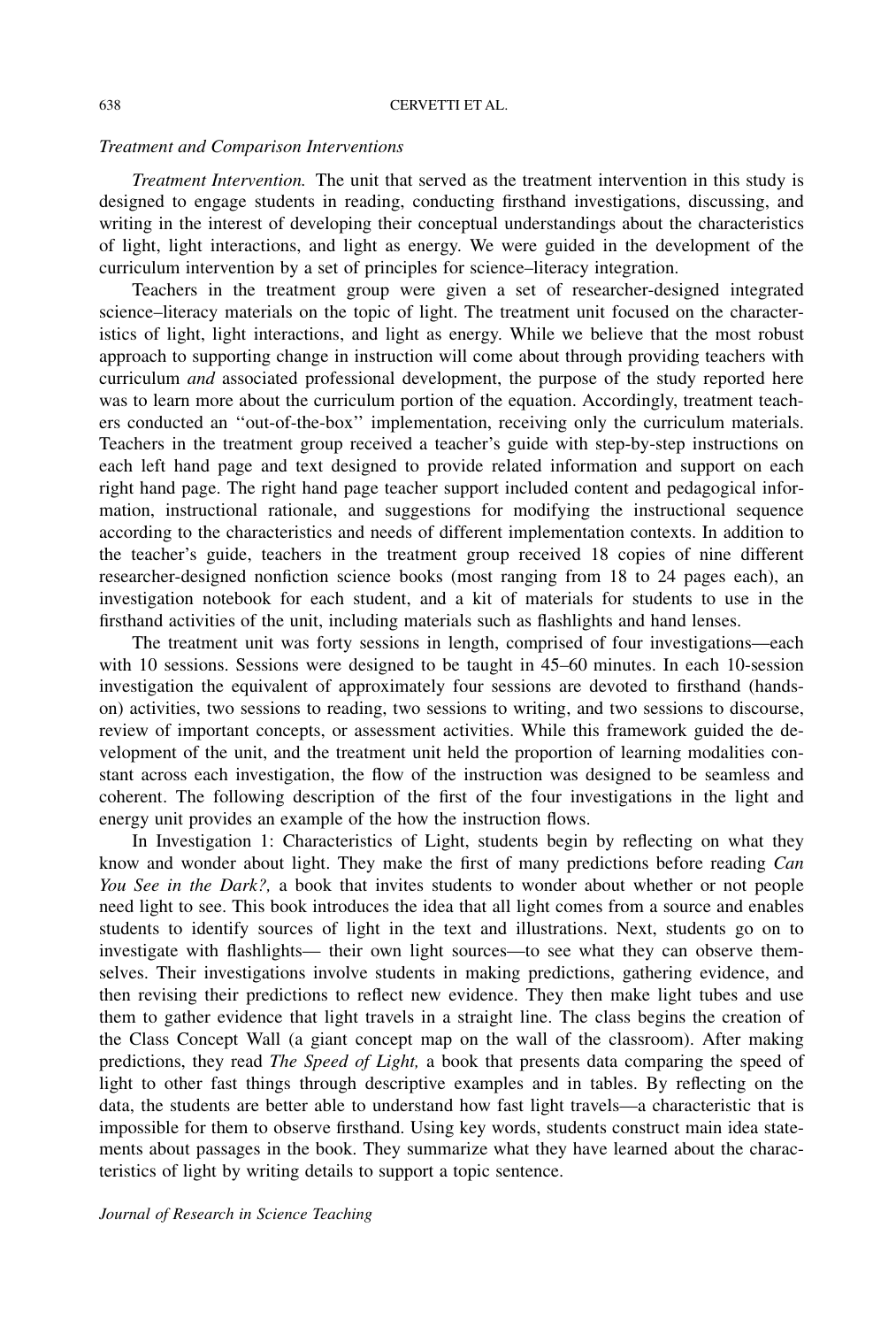Approximately, 40% of the treatment unit (four sessions for each of the four investigations) involved students in using firsthand investigations to gather evidence about the characteristics of light, light interactions, and light as energy. Investigations were driven by guiding questions such as, ''What are the characteristics of light?'' ''What materials transmit light?'' ''What materials reflect light?'' and ''How do lenses interact with light?'' and involved students in using manipulatives. While the unit involves students in engaging in a variety of inquiry practices, teachers provided explicit instructions and systematic opportunities for practice related to the strategies of: making predictions, summarizing, evaluating claims and evidence, and making explanations from evidence. These focus strategies in inquiry were also selected as the focus strategies in reading (making predictions) and writing (summarizing, evaluating claims and evidence, and making explanations from evidence). Once students had been introduced to a cognitive strategy, such as predicting, in the context of reading, the teacher would re-instruct the strategy in the context of firsthand investigations, first reminding students about the utility of the strategy for reading and then discussing its application in firsthand investigations. Students then practiced using the strategy in their investigations—for example, using the strategy of prediction to leverage what they already know in order to think ahead about the process and possible outcomes of a firsthand investigation.

Approximately, 20% of the treatment unit (two sessions for each of the four investigations) involved students in engaging with student science books. The student science books were designed to serve specific roles in supporting students' involvement in the unit's firsthand science investigations (Cervetti  $\&$  Barber, 2008). The books were also designed to support students' development of fluency, vocabulary, comprehension, and understanding of informational text features and structures. The model of text and its role in supporting students' literacy development has been described at length by Hiebert (2006). The texts offered students repeated opportunities to encounter specific, targeted vocabulary words related to the topic of light (e.g. absorb, block, characteristic, emit) and ''academic'' words (words that are commonly used in science and other school disciplines) that are highly useful as they communicate about their investigations (e.g., analyze, claim, data). The books also featured an array of common nonfiction text features (e.g. headings, diagrams, captions, table of contents, index) that were used to teach students to navigate and comprehend science text. The nine books in the unit were designed to build in their conceptual complexity over the course of the unit as a way of building knowledge to support students' comprehension of subsequent texts.

Within each unit, eight sessions were devoted to reading the science books. Instruction in the reading sessions was organized using a before, during, and after reading framework. Before reading, students were typically engaged in setting goals for their reading related to their ongoing investigations, and they were often introduced to a selected comprehension strategy, such as predicting and summarizing. Each strategy was instructed using a gradual release of responsibility approach (Pearson & Gallagher, 1983) in which the teacher: (i) directly explained and modeled the strategy, (ii) provided guided practice with the strategy in the context of reading, (iii) provided opportunities for independent practice during reading over the course of the unit, and (iv) regularly discussed the utility of the strategy and application to other situations. Students read the books in partners, and then engaged in a whole class discussion of their learning from the text and, if applicable, the utility of the comprehension strategy introduced before reading. Students often used these eight books and a ninth reference book at different points throughout 40 sessions in order to obtain information related to their investigations. The treatment unit also offered explicit instruction in the use of targeted inquiry skills and literacy strategies and ongoing opportunities for the application of these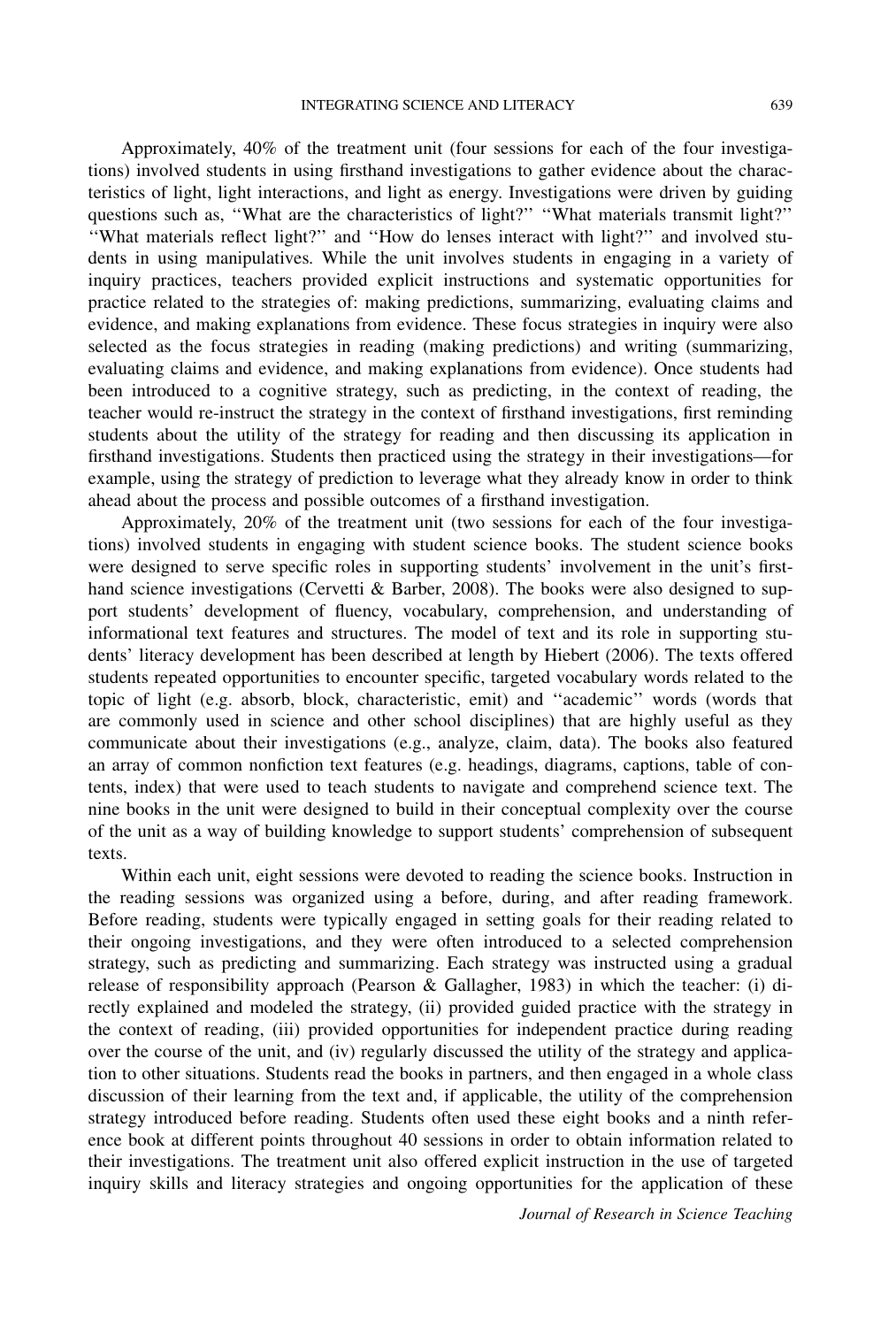skills and strategies in firsthand situations and in text. These skills and strategies included making predictions and summarizing. An additional 20% of the treatment unit focused on writing. In the light unit, students received explicit instruction and repeated opportunities for practice in writing summaries of what they were learning (main idea and supporting details) as well as writing scientific explanations (claim and evidence). As with reading comprehension, writing instruction was structured using a gradual release of responsibility approach. For writing summaries, teachers instructed, modeled, and provided practice opportunities for students related to creating main ideas and supporting details. Constructing main ideas was instructed using a key word strategy, in which students identify the most important words in a reading passage and use those words to create a main idea statement. Adding supporting ideas was instructed using a concept map approach to organize ideas for supporting details around the main idea statement. For writing scientific explanations, teachers instructed how to use data tables to summarize results of investigations, how to use that summary to write a claim, and then how to support the claim with evidence from the data table. In addition, there were multiple opportunities for students to engage in reflective writing through periodic reflections.

Approximately, 20% of the plan for the unit was devoted to a collection of activities related to reflection and formative assessment, including regular opportunities for informal student-to-student talk, reflection on word relationships, and structured small group discussions (discourse circles) of science content and processes. Each of these reflection and discourse activities were repeated instructional routines. One repeated full-session routine called Discourse Circles, involved students working in small groups to analyze a statement, collect evidence that supports the statement and evidence that refutes it, and then engage in a discussion about whether the evidence leads them to agree or disagree with the statement. Teachers were guided in facilitating whole class discussions using several class reflection routines including the Debrief Discussion in which the teacher uses a series of questions to invite student to share the evidence they gathered during an investigation and their conclusions based on the evidence.

Comparison Group Intervention. Teachers in the comparison group were asked to present the content of their state science standards related to the topic of light, using curriculum materials they regularly use for the same amount of time each week and for the same duration. The treatment light unit included content related to two of the three major subtopics of the state's light standards: characteristics of light and light interactions. A third subtopic (light and color) appears in the state standards, but is not addressed in the treatment light unit. Conversely, a third subtopic that is addressed in the treatment light unit (light as energy) does not appear in the state standards. Thus, while teachers used a variety of different materials to teach these standards, the standards were well-aligned with the treatment light unit, thus creating a content-comparable comparison. See Table 2 for a comparison of the light treatment unit and the state standards. As we describe below, the analysis of science learning

Table 2 Comparison of light content state standards and the treatment light unit

|                                                       | Characteristics | Interactions | Light and | Light as |
|-------------------------------------------------------|-----------------|--------------|-----------|----------|
|                                                       | of light        | of light     | color     | energy   |
| Light-related state standards<br>Treatment light unit |                 |              |           |          |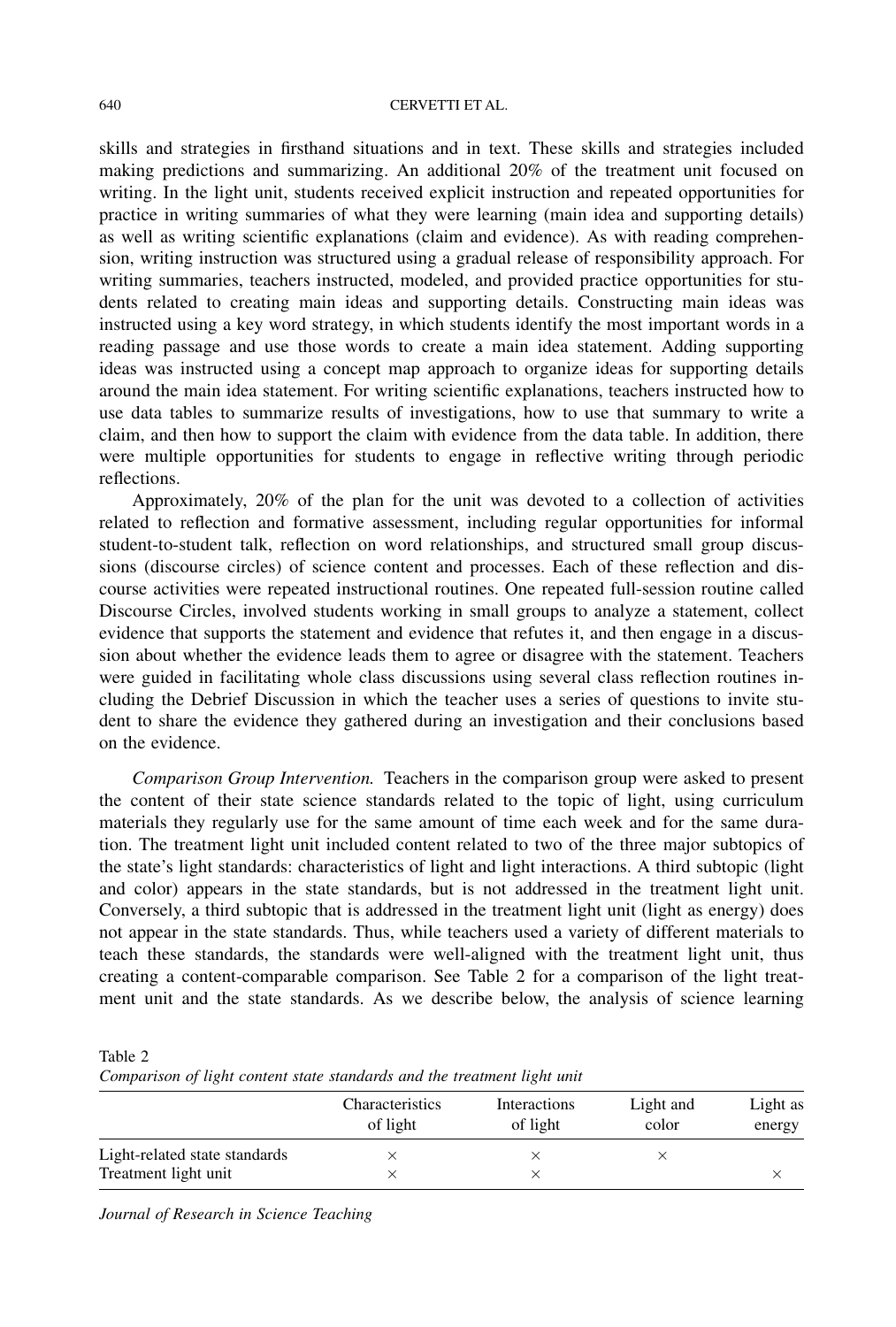focused on items that address the two overlapping topics, characteristics of light and light interactions.

# Data Collection

Data collection took place in two waves—Fall 2007 and Spring 2008—so that teachers could participate according to the science content coverage timelines for their respective districts. A student pretest assessing student knowledge of science vocabulary, reading comprehension, and science understanding related to the topic of light, was administered by research staff in all treatment and comparison classrooms. Teachers then taught either an integrated science–literacy unit on light (treatment) or their regular science lessons on light (comparison) and their regular literacy instruction. Immediately following the completion of the unit, researchers administered a post-test (identical to the pretest) to the students as part of their classroom activities. In addition, an assessment of student writing was administered by teachers before and after they taught their light unit and returned to researchers via U.S. Mail. Teacher measures included a background survey and an end-of-unit survey regarding their teaching practices during the study.

#### Student Learning Measures

The student learning outcomes were measured through a pre–post assessment developed through a process coordinated by the Center for Research, Evaluation, and Assessment at the Lawrence Hall of Science in partnership with the curriculum research and development team. Items included in the assessment were selected based on three criteria: (i) centrality to the domain and (ii) alignment with state science content standards, and (iii) alignment with the content covered in the treatment unit. An independent scientist review panel evaluated the items for fit with criterion (i), an affiliated assessment specialist evaluated the items for fit with criterion (ii), and the R&D team evaluated the items for fit with criterion (iii). The assessment validation process included the external reviews related to criterion (i) above as well as studies of multiple iterations of pilot assessments. Wherever possible items were drawn from existing validated assessments. In other instances, items were developed and reviewed by a team of assessment developers, curriculum developers, and classroom teachers.

The first set of items (Version 1) were developed in classrooms alongside the treatment curriculum as it was being developed and field tested in a study that took place approximately one year prior to the randomized experiment reported herein. Student responses to the field test items were used to refine the items, and the revised instrument was tested in a validation study ( $n = 166$ ). The validation study version of the assessment (Version 2) included 76items designed to assess students' mastery of science vocabulary, reading comprehension, science writing, and science understanding. Each scale was examined for dimensionality and reliability as well as for item fit, difficulty and distribution. The science understanding scale was also examined for correlations with each teacher's ratings of their individual students' science abilities on a three-point scale (low-medium-high).

Rasch analysis revealed a good range of difficulty and alignment to student ability. At the same time, reliabilities for the scales were modest—ranging from  $\alpha = 0.47$ –0.67. Further principal components analysis suggested problems with dimensionality, with some items loading more strongly on a second component within a given scale. As an index of concurrent validity, we found that the correlations between students' science understanding scores and teacher ratings of their level of science ability were statistically significant, but with more overlap in scores across levels than desired. This suggested that the scale was well aligned with teachers' science content goals assessments but also that there was a need to improve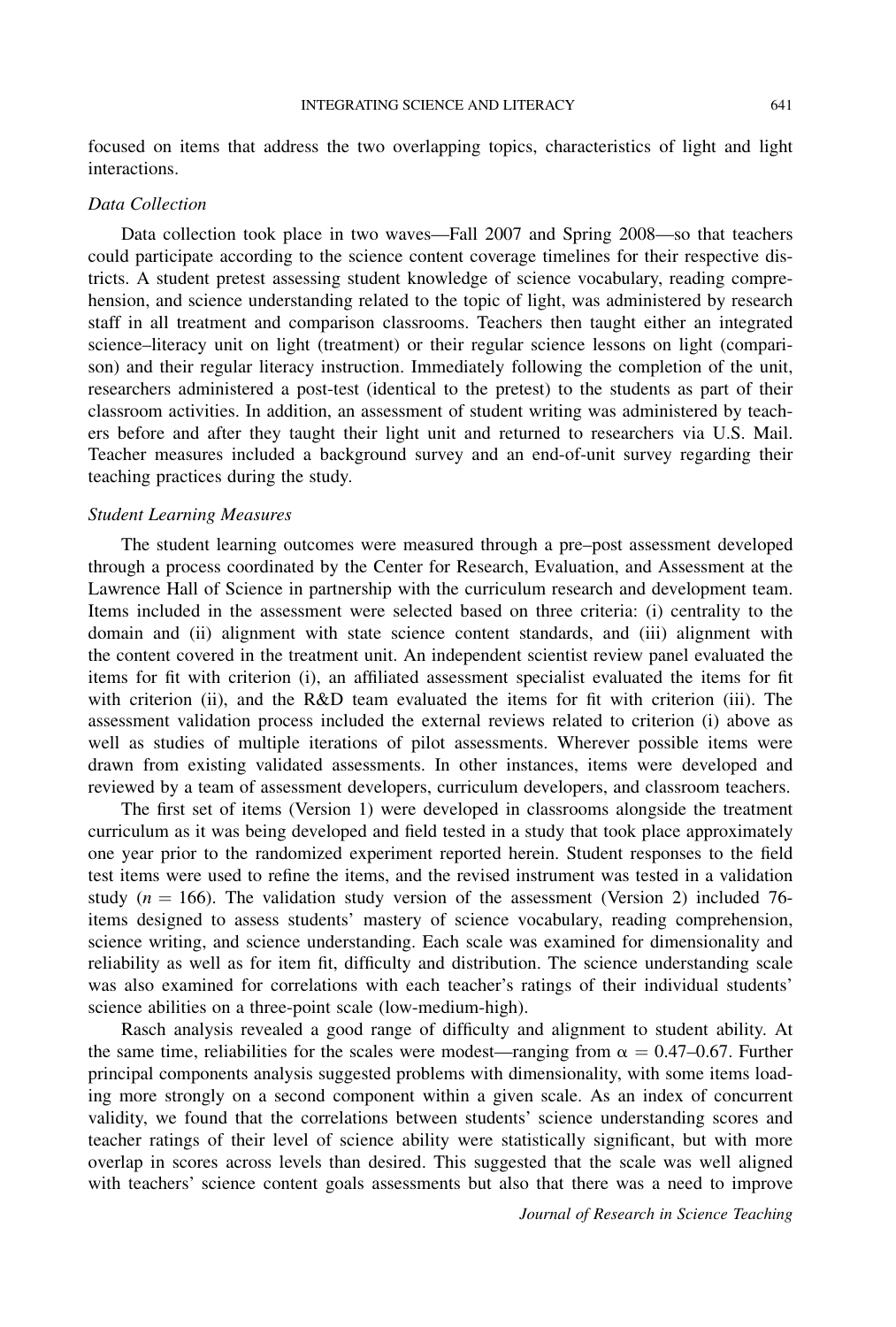scale reliability. The results from the validation study led the team to modify and/or replace items so that there were a sufficient number of items addressing the construct of interest for each scale.

Science Understanding Measure. The final makeup of the science understanding measure consisted of forty-two multiple choice items; 15 had two answer choices, while the remaining 27 items had four response options. Research staff categorized 19 items as factual measures of declarative knowledge. The remaining 23 items were categorized as schematic or strategic measures of conceptual understanding.

For the purpose of the study described herein, we analyzed a subset of these items. This subset includes 23 items that were determined by external science experts to fairly assess both the content of the treatment unit and the state science standards that guided instruction for the comparison group. By utilizing this subset of data, we even further increase the likelihood that the content of the assessment was included in the comparison classrooms as it was in the treatment classrooms.<sup>2</sup>

Given the iterative process of measure development, reliabilities were calculated on the final versions of these assessments using the data collected for the study itself. The reliability for the science understanding measure is based on the 23 items included in the analysis for this article. The alpha reliability of the final measure was 0.84 at pretest and 0.81 at post-test.

Science Writing Measure. The writing assessment asked students to respond to an openended prompt, ''How does light interact with materials? Give three examples.'' It was expected that students who had *not* learned about light (at the pretest) would still be able to address this prompt in some way, while students who had studied light would be able to describe at least three interactions, give evidence of those interactions, and/or explain what was happening in each type of interaction.

Rubrics were developed by project staff for six dimensions: use of evidence, introduction, clarity, conclusion, vocabulary definition, and science content. The dimensions are described in Appendix SA<sup>3</sup>. A count was also done for the number of times students used science vocabulary words in their writing (vocabulary count). This count was included in the analysis as a seventh dimension of science writing. A subset of randomly selected student papers was used to refine the scoring rubrics. The science writing assessments were scored by project staff and trained undergraduate students at University of California, Berkeley. The writing tests were blind-scored as to condition and time point (pre-or-post).

A subset of matched pretest and post-test science writing assessments were randomly selected from each of the classrooms for which both pretest and post-test science writing data was returned by teachers. In all, the work of 467 students was scored. Each scorer achieved a 90% or higher inter-judge reliability score with an assessment specialist on the six rubricbased Science Writing dimensions and the seventh dimension, vocabulary count. Twenty percent of the 467 articles were used to initially calculate inter-rater reliability among scorers. The remaining 80% of tests were to be scored after the external evaluator concurred that we had achieved a sufficient level of inter-rater reliability. After the scorer training sessions, the scoring process began with double-scoring of each dimension on the science writing prompt rubric for a 20% sample of the remaining papers. Differences were resolved by project staff, and scorers were retrained as needed. The overall inter-rater reliability for the scoring of the seven writing dimensions was 0.85 at pretest and 0.79 at post-test.

Science Vocabulary Measure. Items were developed for the science vocabulary measure using two item formats: a definition matching format designed to test whether students can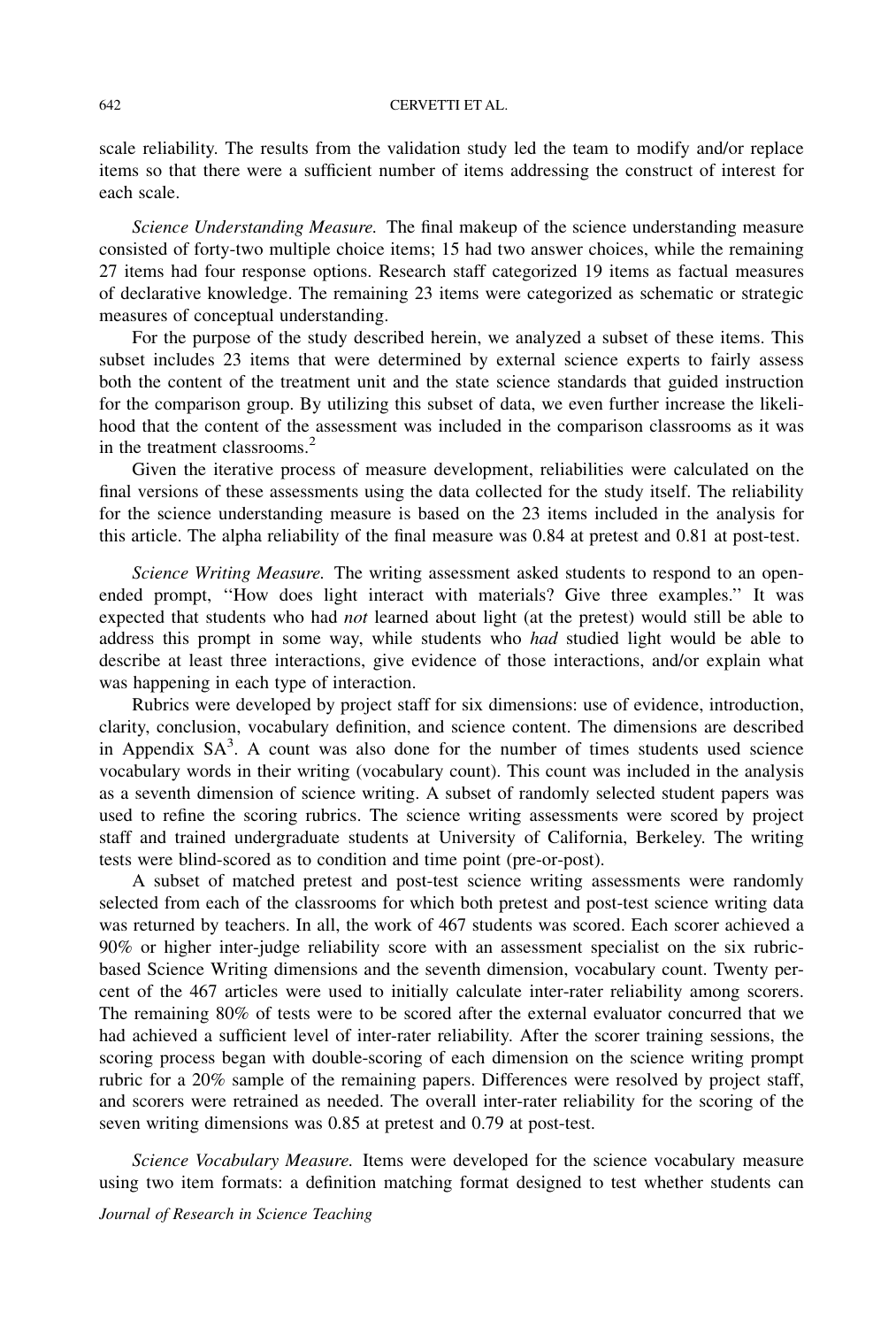identify the meaning of the words from a list of possible definitions, and cloze item formats that were designed to test students' ability to apply knowledge of the words in context. Words for the assessment were selected based on expert assessments of their centrality to the topic of light. All of the words were instructed in the treatment unit as part of a much larger set and appeared in the student books, and all but one appeared in the standards that served as a guide for the comparison teachers. Sixteen items were included in the draft for the validation study. The reliability for the 16-item measure was 0.61. Following the validation study, we replaced three poor-performing items (that were very easy or had poor discrimination values).

The final science vocabulary measure included 15 items. Eight of these were multiplechoice definition matching items for the words reflect, transmit, emit, refract, shadow, light, interact, and transform. Students were given the target word and asked to select the best definition from four options. The remaining seven items were multiple-choice cloze sentences for the words reflect, refract, transmit, transform, shadow, interact, and absorb. Students were given sentence with blank and asked to select a word to fill in the blank. The same target words were used across the two item-types, because the item formats were designed to elicit different kinds of understandings about the words. While the definition matching items were designed to test whether students can identify the meaning of the words, the cloze items were designed to test students' ability to apply knowledge of the words in context. The reliability of the final measure was 0.43 at pretest and 0.69 at post-test.

Reading Comprehension Measure. The reading comprehension measure is a researcherdesigned set of expository passages and multiple-choice questions. The multiple-choice items for each passage were developed using a framework of item types—recall, main idea, inferences, predictions, and questioning. Item developers were given descriptions of these types, as well as examples and sentence frames. Once a pool of items had been developed that included each type, items were selected based on a review by the development team. This measure was tested as part of the initial validation study described above. The reliability for the instrument was  $0.67$ . We determined that many of the items were easy (with p-values above 0.85) and that there were too few items overall.

Given these results, we developed a second version of the measure, adding more challenging items and increasing the number of items to 16. We replaced one passage—a passage about bats—with a more difficulty passage about hummingbirds, which had also been validated as part of a different research study. We then conducted a second validation study of this revised reading comprehension measure. For the purpose of the second study, we administered the revised reading comprehension instrument to 202 students from diverse backgrounds. The reliability improved (0.70). Based on these results, we modified the instrument slightly—changing the distracters on one item and replacing one item—before administering as part of this study. The reliability of the final measure was 0.77 at pretest and 0.76 at posttest.

#### Data Analysis Procedures

Given that students were assigned to treatments by teacher and given that teachers were nested within schools, a multilevel modeling framework was used to take advantage of the data structure by examining the potential impact of context on treatment effects. By using a three-level random effects model, we are able to divide the variation in achievement into between-student, between-teacher, and error components. This is particularly important because data containing multiple levels of aggregation can lead to errors in interpretation when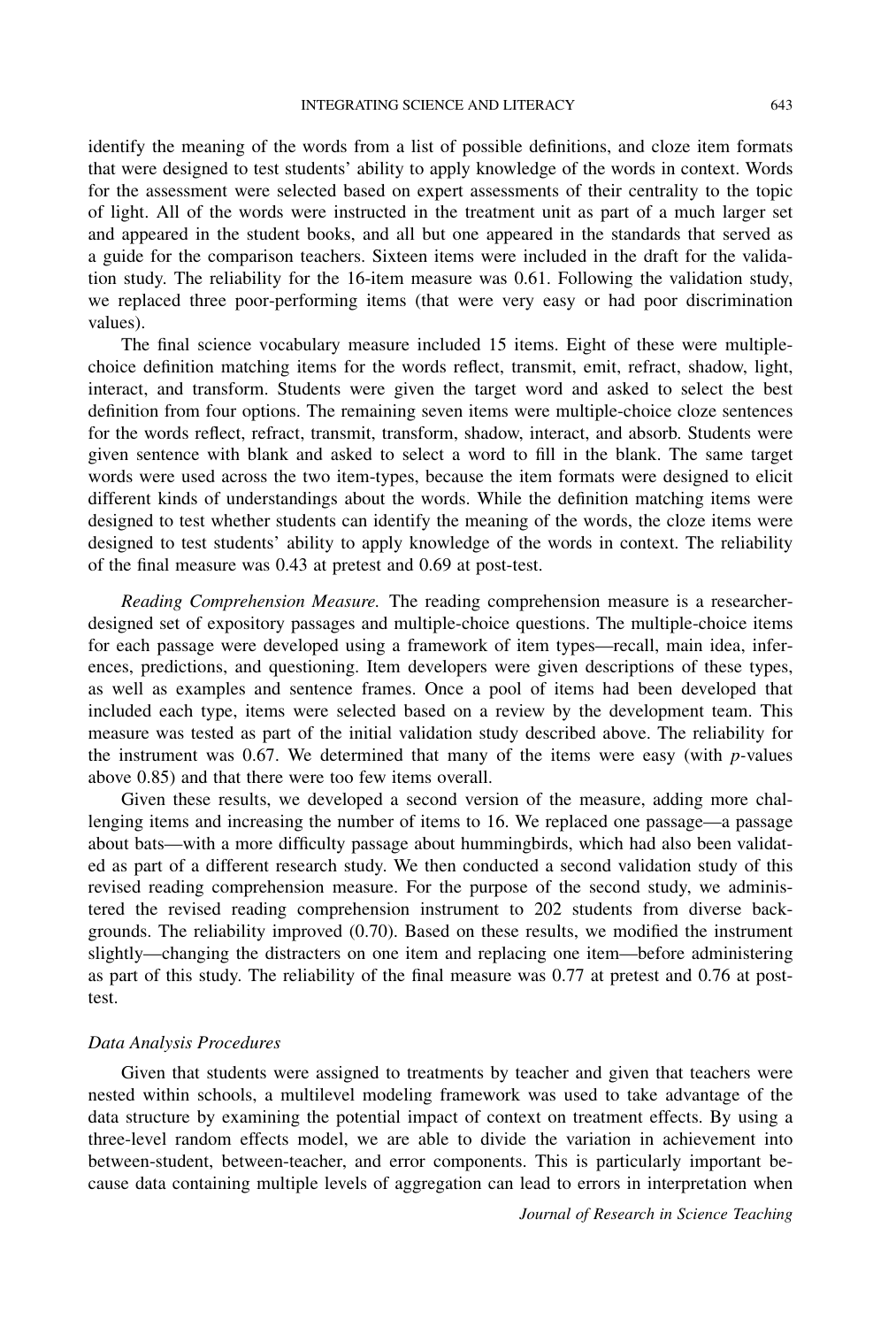these multiple levels are ignored (Aitkin & Longford, 1986; Burstein, 1980). A basic two level unconditional model is akin to the traditional ANOVA model, although more flexible with respect to assumptions and modeling options (Raudenbush & Bryk, 2002).

In this study, we utilized various multilevel models (MLM) that are derivative of the three level model that we present below. We utilized a three-level MLM to examine the research hypothesis that the treatment intervention has a significant impact on student performance on measures of science understanding, writing, science vocabulary, and reading comprehension. We briefly present this model below. In general, the model consists of three levels and allows for a flexible specification of the covariance structure at every level of the analysis (Snijders and Bosker, 1993).

The level one model is:

$$
Y_{ijk} = r_{0jk} + e_{ijk}, \qquad (1a)
$$

where  $Y_{ijk}$  is the outcome (e.g., science understanding assessment) for student i in class<sup>4</sup> j in school k, and represents the unconditional, or base, level one model. Where  $\pi_{0ik}$  represents mean outcome of classroom *j* in school *k* and  $e_{ijk}$  is a random student effect.

At level two (between teachers, within schools) we model the impact of the treatment, given that treatment assignment was by teacher (teacher level).

$$
\pi_{0jk} = \beta_{00k} + \lambda_{01k} \text{TRT}_{jk} + r_{0j} \tag{2}
$$

In (2)  $\beta_{00k}$  represents the school mean performance while  $\lambda_{01k}$  represents the treatment effect,  $r_{0jk}$  is a random teacher effect. Using (2) alters the interpretation of  $\pi_{0jk}$ . Now  $\pi_{0jk}$  is the mean class performance of comparison classrooms and  $\pi_{0ik} + \lambda_{01k}$  is the mean performance of treatment classrooms.

$$
\beta_{00k} = \gamma_{000} + u_{00k} \n\lambda_{01k} = \gamma_{010}
$$
\n(3)

In (3)  $\gamma_{000}$  is the grand mean of student performance.  $\gamma_{010}$  is the overall treatment effect.

The level one model represented in (1a) can be further specified to account for differences in classroom intake characteristics, for example, pretest performance or student background characteristics. The level 1 model becomes:

$$
Y_{ijk} = \pi_{0jk} + \pi_{1jk}(Y_{ijk}Y_{\cdot,k}) + e_{ijk},
$$
 (1b)

Hence,  $\pi_{0ik}$  becomes the adjusted mean outcome of comparison<sup>5</sup> classroom *j* in school *k*.

$$
\pi_{1jk} = \beta_{10k} + \gamma_{11k} \text{TRT}_{jk} + r_{1jk} \tag{2b}
$$

Given the extension (or possible extension) in (1b), the level two model can be respecified to include treatment indicators. Hence,  $\beta_{10k}$  represents the mean class relationship between the pretest and the post-test in comparison classrooms.  $\gamma_{11k}$  represents the cross-level interaction between the treatment and pretests scores. Whereas  $\gamma_{01k}$  represents the main effect of the treatment, that is, did treatment classrooms outperform comparison classrooms, given pretest performance,  $\gamma_{11k}$  estimates whether the treatment is differentially effective for students with different levels of preparedness, that is, pretest scores. This cross-level interaction can be used to test whether the treatment is differentially more effective for low achievers or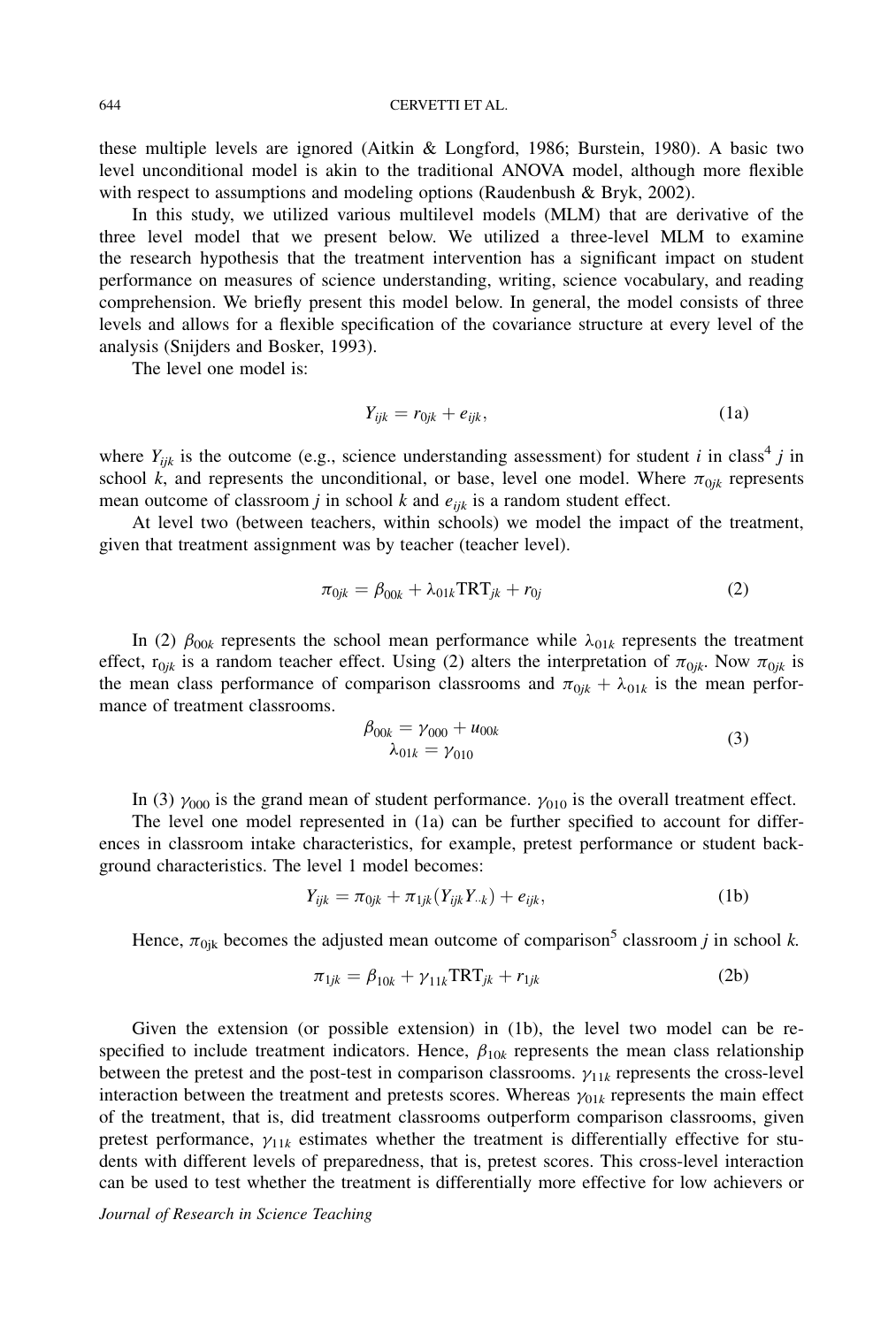more effective for high achievers. Additional student characteristics can be added to (1b) and tested by expanding (2b) (e.g., including ELL status in model 1b and adding a  $\gamma_{11k}$  TRT<sub>jk</sub> into 2b).

At level three we account for the fact that classrooms are nested within schools. Using an average pretest for the classroom tests the impact of the classroom average achievement, or context, on individual student post-test performance. Interactions between school level variables test whether school context impacts student performance after accounting for student and teacher inputs.

### Results

# **Teachers**

Table 3 includes descriptive results for teacher practices as derived from teacher surveys. Table 3 also presents indicators of teacher practices prior to the treatment period. This includes both time and instructional mix. A key element of pre-existing teacher practice is experience with and disposition toward inquiry-based teaching practices. Employing a standard of reporting the use of hands-on practices at least 25% of the time, 73% of comparison teachers as compared to 61% of treatment teachers would be considered inquiry-based at the start of the study. Also important is the fact that comparison teachers reported teaching the topic light more often than treatment teachers prior to this study.

# Students

Table 4 presents descriptive results for the Student Assessments. These results indicate that mean scores on the science vocabulary, reading, and science tests were higher on the post-test than on the pretest in both the comparison classrooms and treatment classrooms. For each (treatment and comparison) group, attrition from pretest to post-test varied by subject and was generally around 5%. For science understanding and science vocabulary the null

### Table 3

#### Descriptive results for teacher practices

|                                        | Comparison classrooms |                  |      | Treatment classrooms |                  |       |
|----------------------------------------|-----------------------|------------------|------|----------------------|------------------|-------|
|                                        | Mean                  | $\boldsymbol{n}$ | SD   | Mean                 | $\boldsymbol{n}$ | SD    |
| Pre-study teacher practices            |                       |                  |      |                      |                  |       |
| Hrs Sci. Instruct                      | 3.74                  | 47               | 1.19 | 3.59                 | 47               | 1.04  |
| Hrs Lit Instr.                         | 9.57                  | 47               | 4.39 | 9.84                 | 47               | 5     |
| Inquiry-based 0-24%                    | 0.28                  | 47               | 0.45 | 0.38                 | 47               | 0.49  |
| Inquiry-based 25-49%                   | 0.38                  | 47               | 0.49 | 0.38                 | 47               | 0.49  |
| Inquiry-based 50-74%                   | 0.26                  | 47               | 0.44 | 0.21                 | 47               | 0.41  |
| Inquiry-based 75-100%                  | 0.09                  | 47               | 0.28 | 0.02                 | 47               | 0.15  |
| Number times taught light              | 3.69                  | 47               | 4.16 | 2.84                 | 47               | 2.56  |
| During study teacher practices         |                       |                  |      |                      |                  |       |
| Hours teaching science/wk              | 3.03                  | 47               | 1.18 | 3.66 <sup>a</sup>    | 47               | 102.6 |
| Percent of science time students spent |                       |                  |      |                      |                  |       |
| Doing hands on inquiry                 | 26.85                 | 47               | 18   | 24.7                 | 47               | 10.5  |
| Reading                                | 22.55                 | 47               | 15.6 | 19.92                | 47               | 8.88  |
| Class discussions                      | 24.68                 | 47               | 12.5 | 24.89                | 47               | 7.26  |
| Science writing                        | 11.49                 | 47               | 6.09 | $15.61^{\rm a}$      | 47               | 7.57  |
| Science vocabulary                     | 14.74                 | 47               | 9.2  | 14.78                | 47               | 5.71  |

<sup>a</sup>Difference between treatment and control significant at  $P < .05$ .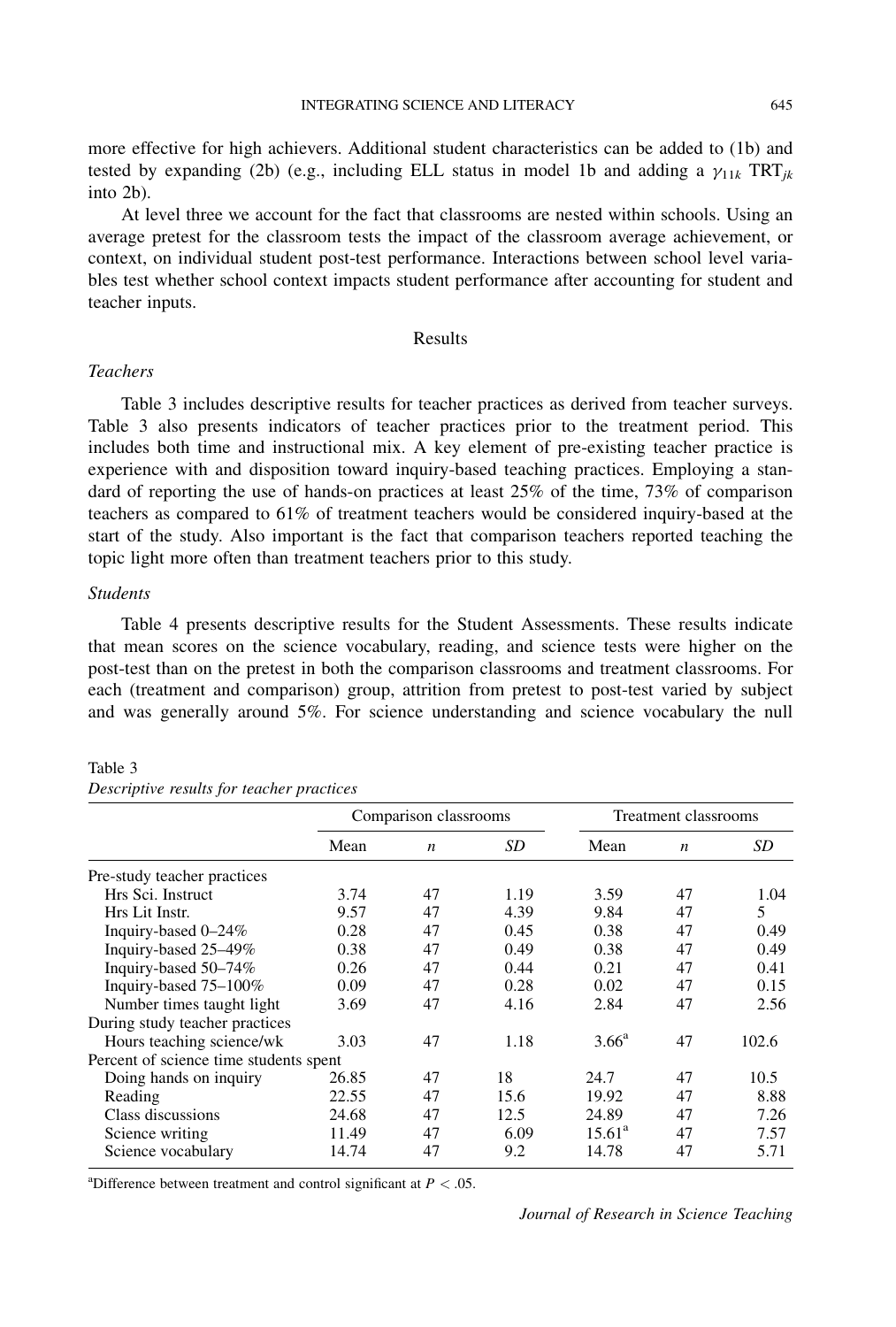|                      | Comparison classrooms |     |      | Treatment classrooms |      |      |
|----------------------|-----------------------|-----|------|----------------------|------|------|
|                      | Mean                  | n   | SD   | Mean                 | n    | SD   |
| Vocabulary pretests  | 11.67                 | 992 | 2.55 | 11.33                | 1027 | 2.62 |
| Vocabulary post-test | 12.89                 | 939 | 2.79 | 13.72                | 974  | 3.51 |
| Reading pretests     | 10.21                 | 992 | 3.28 | 9.59                 | 1026 | 3.46 |
| Reading post-test    | 10.72                 | 936 | 3.06 | 10.30                | 969  | 3.29 |
| Science pretests     | 12.59                 | 937 | 2.15 | 12.42                | 976  | 2.12 |
| Science post-test    | 14.05                 | 937 | 2.58 | 15.41                | 976  | 3.45 |

Table 4 Descriptive results for student assessment

hypothesis that pretest scores differed based on the missing status of post-test scores could not be rejected. However, in reading there was evidence that students missing post-test scores had somewhat higher (0.16 SD) scores on the pretest. Comparison students' reading pretest scores were about 0.30 SD higher for non-missing post-tests, while treatment students' reading pretest scores were about 0.06  $SD$  higher. Results based on alternative specifications<sup>6</sup> were robust and consistent with results presented below.

Pretest Scores. Preliminary multilevel models using pretests as outcomes indicated that pretest science understanding scores did not vary significantly among classrooms, and there was no difference in mean pretest performance between treatment and comparison classrooms. However, both science vocabulary and reading comprehension pretests results indicated significant between-teacher variability in scores and also significant differences between treatment and comparison classrooms favoring the comparison group. The comparison classrooms, as a group, scored about 0.10 SD higher in reading and about 0.30 SD higher in science vocabulary at pretest intake. Given the fact that pretests are related to post results, it is important to account for intake differences when evaluating treatment outcomes.

The results in Table 5 indicate students in both treatment and comparison classrooms demonstrated statistically significant gains ( $p < 0.01$ ) from pretest to post-test on the science understanding measure, science vocabulary measure, and reading comprehension measure.

Science Understanding. Table 6 summarizes the results that speak most directly to the major question of interest, comparing the differential impact of the treatment and comparison

| suudent gains         |      |                          |  |  |  |
|-----------------------|------|--------------------------|--|--|--|
|                       | Gain | SE                       |  |  |  |
| Science understanding |      |                          |  |  |  |
| Treatment             | 2.99 | $0.12***$<br>$0.10***$   |  |  |  |
| Comparison            | 1.46 |                          |  |  |  |
| Science vocabulary    |      |                          |  |  |  |
| Treatment             | 0.69 | $0.086***$<br>$0.079***$ |  |  |  |
| Comparison            | 0.39 |                          |  |  |  |
| Reading comprehension |      |                          |  |  |  |
| Treatment             | 2.38 | $0.104***$ $0.090***$    |  |  |  |
| Comparison            | 1.18 |                          |  |  |  |

Table 5 Student gains

 $***p < 0.01$ .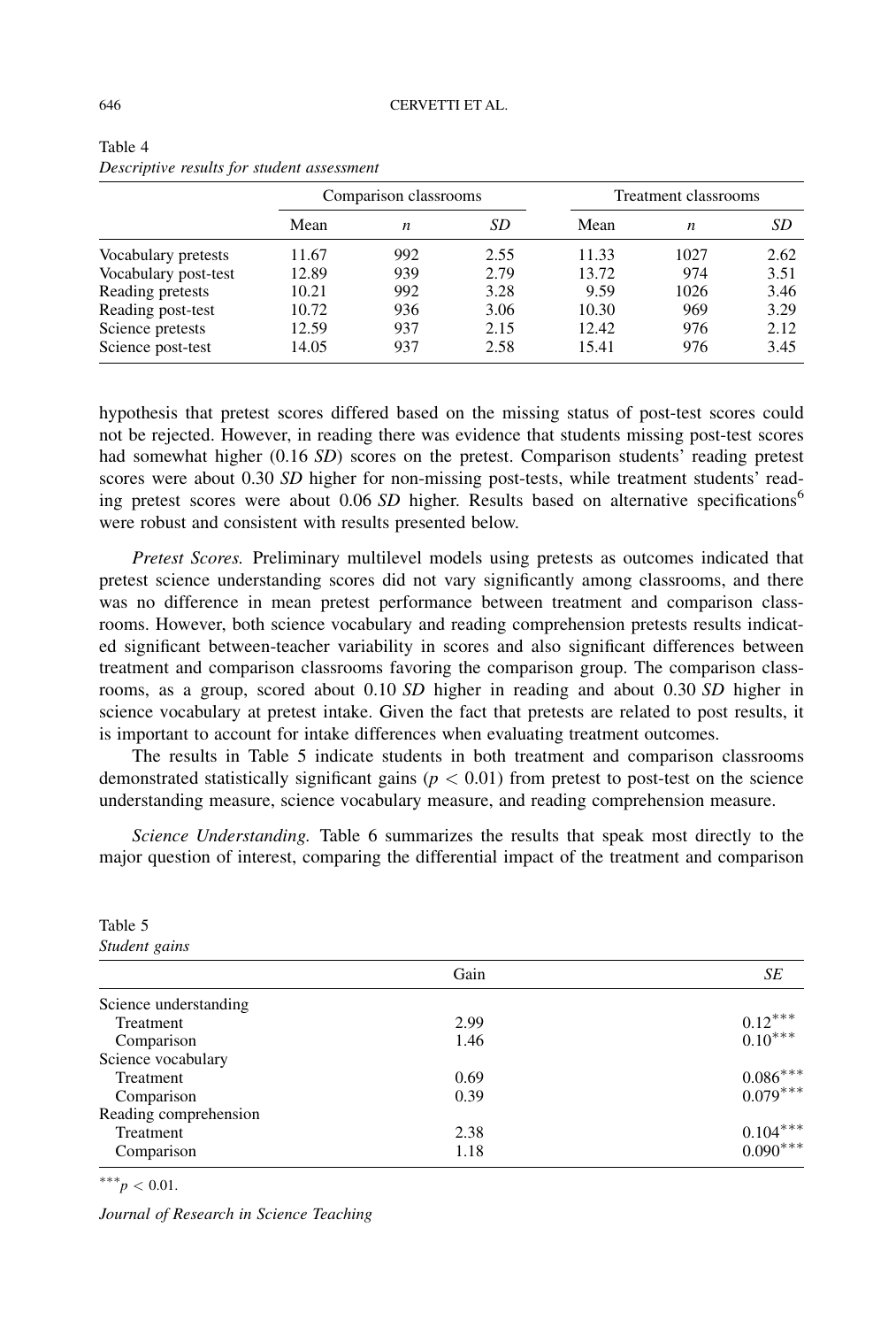#### INTEGRATING SCIENCE AND LITERACY

| I<br>۰. | ۰ |
|---------|---|

Estimated treatment effects on student science understanding post-test results (raw scores)

|                                    |           |                  | 1     |                   | $\overline{c}$ |                   |
|------------------------------------|-----------|------------------|-------|-------------------|----------------|-------------------|
| Model <sup>a</sup>                 | Base      | SE               | Base  | SE                | Base           | SE                |
| Fixed effects<br>Mean post-test    | 14.07     | 0.214            |       |                   |                |                   |
| Comparison classroom               |           |                  | 14.07 | $0.159***$        | 14.06          | $0.158***$        |
| Treatment <sup>b</sup>             |           |                  | 1.47  | $0.289***$        | 1.51           | $0.285***$        |
| Treatment effect size <sup>c</sup> |           |                  | 0.65  |                   | 0.65           |                   |
| Treatment interaction              |           |                  |       |                   |                |                   |
| Treatment effect size <sup>d</sup> |           |                  |       |                   | 0.05           | 0.072             |
|                                    |           | <b>SD</b>        |       | SD                |                | SD                |
| Random effects                     |           |                  |       |                   |                |                   |
| Post-tests                         |           |                  |       |                   |                |                   |
| Student                            | 2.68      |                  |       | 2.68              | 2.63           |                   |
| Classroom                          | $1.33***$ |                  |       | $1.09***$         |                | $1.07***$         |
| School                             | $0.93***$ |                  |       | $0.99***$         |                | $1.00***$         |
| Deviance                           |           | 8990.0; $df = 4$ |       | $8969.8$ ; df = 5 |                | $8929.6$ ; df = 9 |
| $\chi^2$ for model improvement     |           |                  |       | $19.8***$         |                | $59.9***$         |

\*\*\* $p < 0.01$ .

<sup>a</sup>Odd numbered models include only unconditional treatment effects. Even numbered models estimate conditional treatment effects, conditioned on pretests and pretests by treatment joint.

<sup>b</sup>Treatment effect represents marginal treatment effect.

Effect size estimated as  $\delta$ , (Treatment – Comparison)/SD(Outcome).<br>dEffect size estimated comparing effect at  $(\pm 1)$  SD mean of pretects)/

<sup>d</sup>Effect size estimated comparing effect at  $(\pm 1 \, SD \, \text{mean of \,} \text{pretests})/SD(\text{outcome}).$ 

treatment. The results in Table 6 summarize the two models examining the treatment science understanding results. Model one tests the main effect of the treatment and answers the question whether students in treatment classrooms scored higher on the post-test, accounting for the fact that the treatment was assigned at the classroom level and classrooms were nested within schools. The results indicate that treatment classrooms scored about 1.5 points higher on the science understanding post-test, which is an effect size of about 0.65. Model two tests whether there is a joint effect between the pretests and the treatment, that is, whether the relationship between the pre-and the post-test is different in treatment and comparison classrooms. If this effect is significant, it provides evidence that the treatment is not equally effective for students with different pretest scores. The results for model two imply that there is no joint effect (essentially the pre–post slopes are parallel in treatment and comparison classrooms and hence there is no differential change in the performance gap between high and low achievers due to the treatment). Thus, the treatment effect on science understanding is robust for students at all points along the distribution of pretest scores.<sup>7</sup>

Science Vocabulary and Reading Comprehension. Table 7 presents results for both the science vocabulary and the reading comprehension measures. Models three and five present results testing only the treatment condition and the comparison condition without accounting for pretest scores. It is important to note the results based on models three and five are not conditioned on pretests performance and hence are not affected by the relatively low pretests reliability of the science vocabulary measure. The results indicate that students in the treatment condition scored significantly higher than students in the comparison condition on the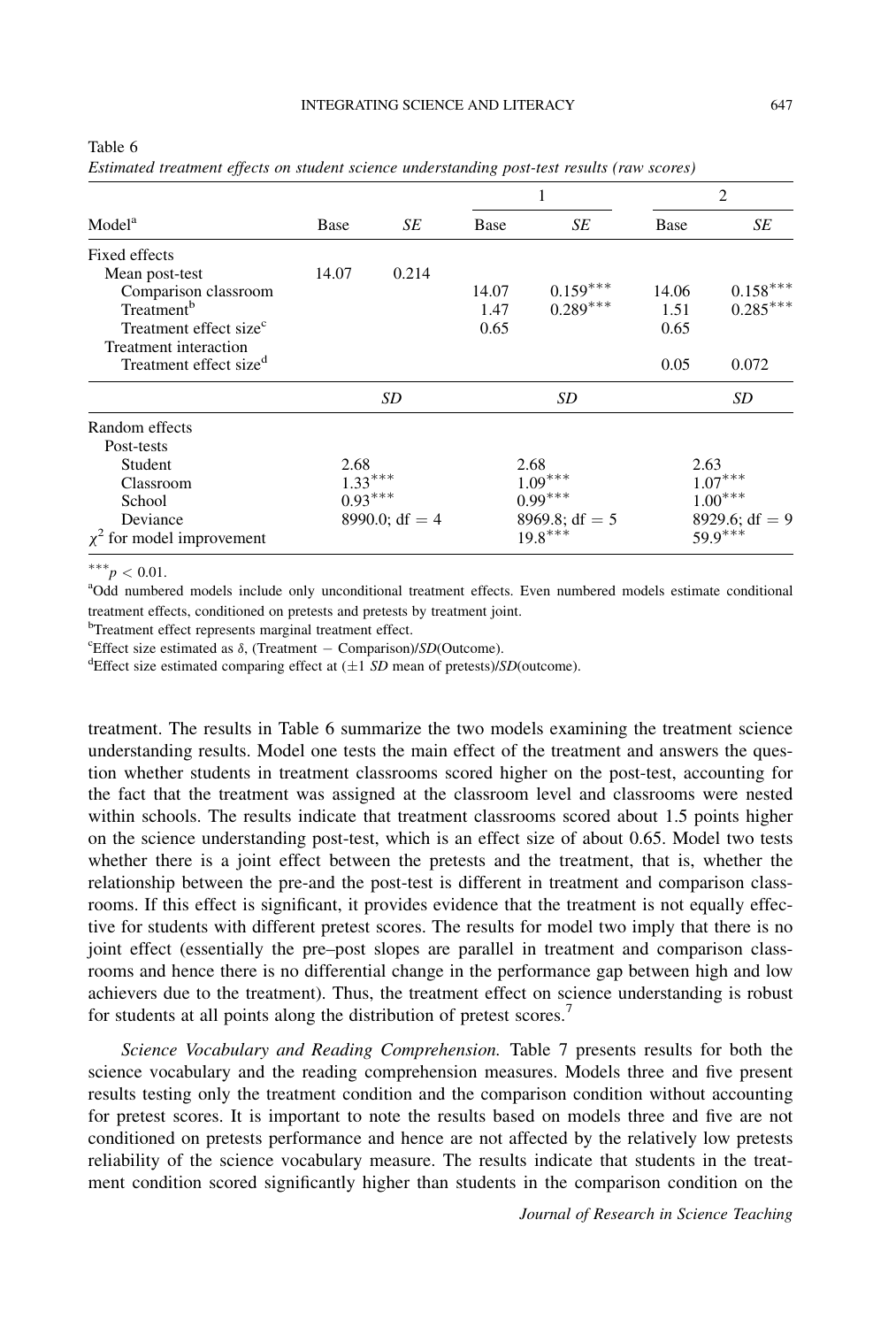| Science vocabulary                    |                       |    |            |                  | Reading comprehension |                  |            |    |              |    |              |                   |
|---------------------------------------|-----------------------|----|------------|------------------|-----------------------|------------------|------------|----|--------------|----|--------------|-------------------|
| Model <sup>a</sup>                    | <b>Base</b>           | SE | 3          | SE               | $\overline{4}$        | SE               | Base       | SE | 5            | SE | 6            | SE                |
| Fixed effects                         |                       |    |            |                  |                       |                  |            |    |              |    |              |                   |
| Mean post-test                        | 13.35 0.22            |    |            |                  |                       |                  | 10.51 0.13 |    |              |    |              |                   |
| Comparison<br>classroom               |                       |    | 12.97 0.21 |                  | 12.97 0.17            |                  |            |    | 10.69 0.17   |    | 10.46 0.17   |                   |
| Treatment <sup>b</sup>                |                       |    |            | $0.75$ $0.23***$ |                       | $0.91$ $0.22***$ |            |    | $-0.36$ 0.26 |    |              | $0.12 \quad 0.26$ |
| Treatment effect<br>size <sup>c</sup> |                       |    | 0.23       |                  | 0.22                  |                  |            |    | $-0.11$      |    | 0.09         |                   |
| Treatment interaction                 |                       |    |            |                  |                       |                  |            |    |              |    |              |                   |
| Treatment effect<br>size <sup>d</sup> |                       |    |            | 0.13             | 0.08                  |                  |            |    |              |    | $-0.03$ 0.45 |                   |
|                                       | SD                    |    | SD         |                  | SD                    |                  | SD         |    | SD           |    |              | SD                |
| Random effects                        |                       |    |            |                  |                       |                  |            |    |              |    |              |                   |
| Post-tests                            |                       |    |            |                  |                       |                  |            |    |              |    |              |                   |
| Student                               | 2.90                  |    | 2.90       |                  | 2.60                  |                  | 3.00       |    | 3.00         |    | 2.30         |                   |
| Classroom                             | $0.93***$             |    | $0.85***$  |                  | 0.63                  |                  | $1.05***$  |    | $1.03***$    |    |              | $0.45***$         |
| School                                | $1.18^{\ast\ast\ast}$ |    | $1.15***$  |                  | 1.05                  |                  | $0.13*$    |    | $0.16*$      |    | 0.02         |                   |
| Deviance                              | 9.245:                |    | 9,245;     |                  | 8,853;                |                  | 9,334;     |    | 9,332;       |    |              | 8,295;            |
|                                       | $df = 4$              |    | $df = 5$   |                  | $df = 9$              |                  | $df = 4$   |    | $df = 5$     |    |              | $df = 9$          |
| $\chi^2$ for model<br>improvement     |                       |    | $8.5***$   |                  | $391.6***$            |                  |            |    | 1.5          |    |              | $1,038***$        |

Estimated treatment effects on student science vocabulary and reading comprehension post-test results (raw scores)

\*\*\* $p < 0.01$ .

<sup>a</sup>Odd numbered models include only unconditional treatment effects. Even numbered models estimate conditional treatment effects, conditioned on pretests and pretests by treatment joint effects.

<sup>b</sup>Treatment reflects marginal treatment effect.

Effect size estimated as  $\delta$ , (Treatment – Comparison)/SD(Outcome).

<sup>d</sup>Effect size estimated comparing effect at  $(\pm 1 \, SD \, \text{mean of \,} p(\text{states})/SD(\text{Outcome})$ .

science vocabulary measure at post-test. The effect size is approximately 0.23. The results for reading comprehension indicate that treatment and comparison students did equally well on the post-test. Models four and six include pretest as a covariate in the analysis and test whether there are joint (i.e., interaction) effects between pretest and treatment. Neither model four nor model six indicate that treatment operated differentially for students with differing pretest scores. Thus, the results for science vocabulary and reading comprehension are the same whether pretest is entered into the model: a significant effect favoring the treatment for science vocabulary and no differences between groups for reading comprehension.

Science Writing. We also examined the impact of the treatment on differences between groups in performance on the science writing measure. Our analyses were based on a randomly selected subset of students who participated in the study  $(n = 467)^8$ . Table 8 presents the correlations among the seven writing dimensions assessed in each essay. It is important to reiterate that ratings were subject to a generalizability analysis that determined that there is sufficient precision in scores to use them for additional analyses. The results in Table 8 indicate that the correlations among assessed domains are moderate at best indicating that, in general, they tap into different aspects of student writing.

Journal of Research in Science Teaching

Table 7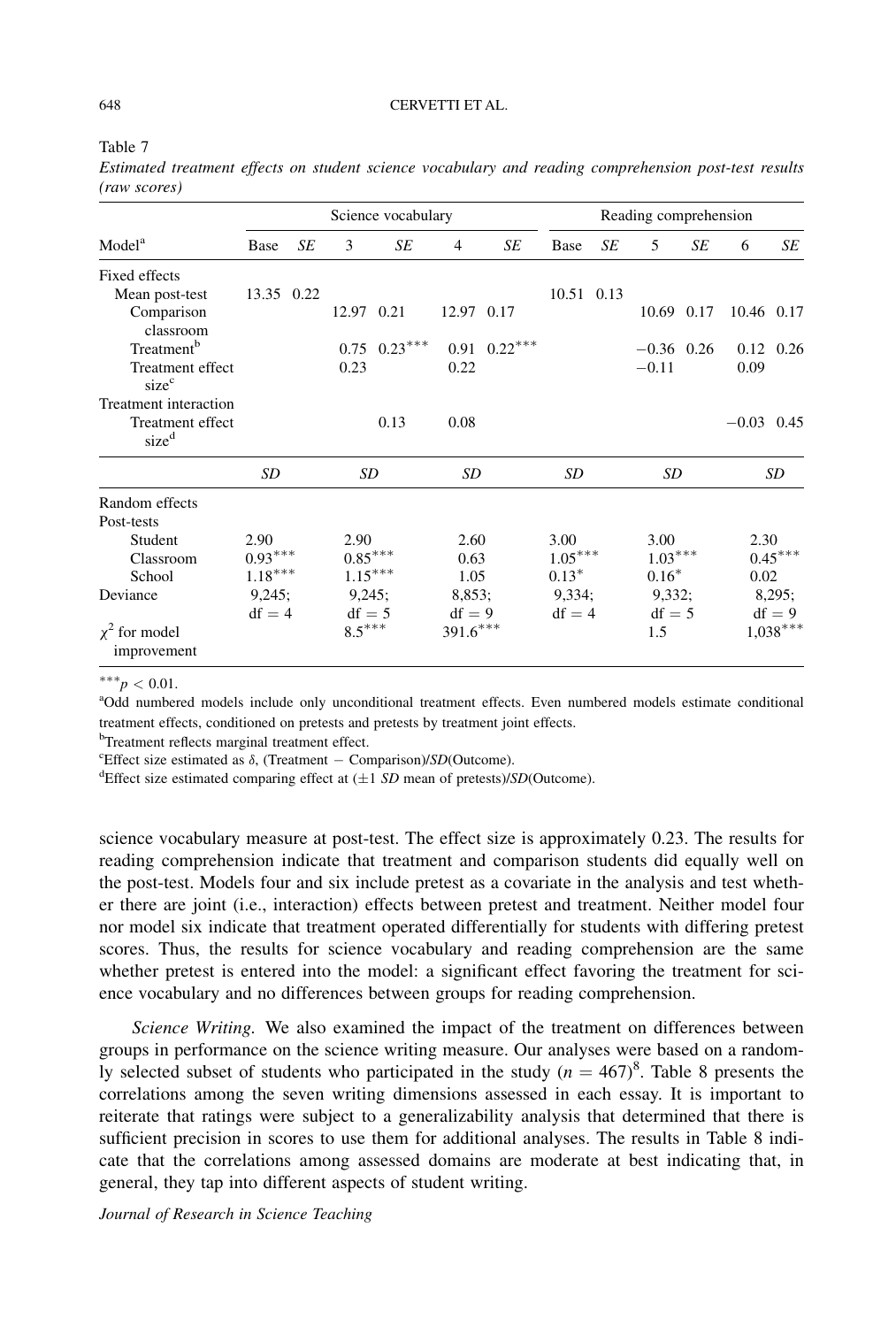|                       | Vocab. use | Vocab. count | Evidence | Introduction | Conclusion | Clarity |
|-----------------------|------------|--------------|----------|--------------|------------|---------|
| Pretest               |            |              |          |              |            |         |
| Science concepts      | 0.54       | 0.48         | 0.68     | 0.48         | 0.35       | 0.31    |
| Vocabulary definition | 1.00       | 0.46         | 0.64     | 0.42         | 0.28       | 0.33    |
| Vocabulary count      |            | 1.00         | 0.31     | 0.45         | 0.38       | 0.31    |
| Evidence              |            |              | 1.00     | 0.38         | 0.29       | 0.36    |
| Introduction          |            |              |          | 1.00         | 0.62       | 0.24    |
| Conclusion            |            |              |          |              | 1.00       | 0.28    |
| Clarity               |            |              |          |              |            | 1.00    |
| Post-test             |            |              |          |              |            |         |
| Science concepts      | 0.55       | 0.66         | 0.63     | 0.56         | 0.30       | 0.52    |
| Vocabulary definition | 1.00       | 0.37         | 0.67     | 0.37         | 0.25       | 0.36    |
| Vocabulary count      |            | 1.00         | 0.33     | 0.57         | 0.31       | 0.46    |
| Evidence              |            |              | 1.00     | 0.33         | 0.17       | 0.39    |
| Introduction          |            |              |          | 1.00         | 0.46       | 0.44    |
| Conclusion            |            |              |          |              | 1.00       | 0.28    |
| Clarity               |            |              |          |              |            | 1.00    |

Table 8 Correlations among writing dimensions

In order to determine whether the treatment had a significant impact on student science writing, we first examined overall writing achievement based on the observed scores on the seven dimensions. The results are presented in Table 9. The results indicate that at the pretests, there was marginally suggestive evidence  $(p < 0.10)$  that comparison students had higher writing achievement. The results in Table 9 also indicate that at the post-test students in the treatment group had higher latent writing achievement ( $p < 0.05$ ). The treatment effect size is 0.40.

We conducted additional exploratory analyses to examine separate results on the seven individual writing dimensions (Table 10). Overall, the results in Table 10 refine the results

Table 9

Estimated treatment on latent student science writing results

|                                    | Science writing |                          |
|------------------------------------|-----------------|--------------------------|
|                                    | Estimate        | SE                       |
| Fixed effects                      |                 |                          |
| Mean pretests                      |                 |                          |
| Comparison classroom               | 1.8             | $0.04*$                  |
| Treatment <sup>a</sup>             | $-0.095$        | 0.057                    |
| Mean post-test                     |                 |                          |
| Comparison classroom gain          | 0.22            | $0.026***$<br>$0.038***$ |
| Treatment <sup>a</sup>             | 0.60            |                          |
| Treatment effect size <sup>b</sup> | 0.4             |                          |
| Random effects                     |                 |                          |
| Heterogeneous random effects       |                 |                          |
| Model fit-from null model          |                 |                          |
| Change in deviance $\chi^2$        | $442***$        |                          |
| Change in df                       | 3               |                          |

\*\*\* $p < 0.01,$  \* $p < 0.10$ .

<sup>a</sup>Estimate reflects marginal treatment effect.

<sup>b</sup>Effect size estimated as  $\delta$ , (Treatment – Comparison)/SD(Outcome).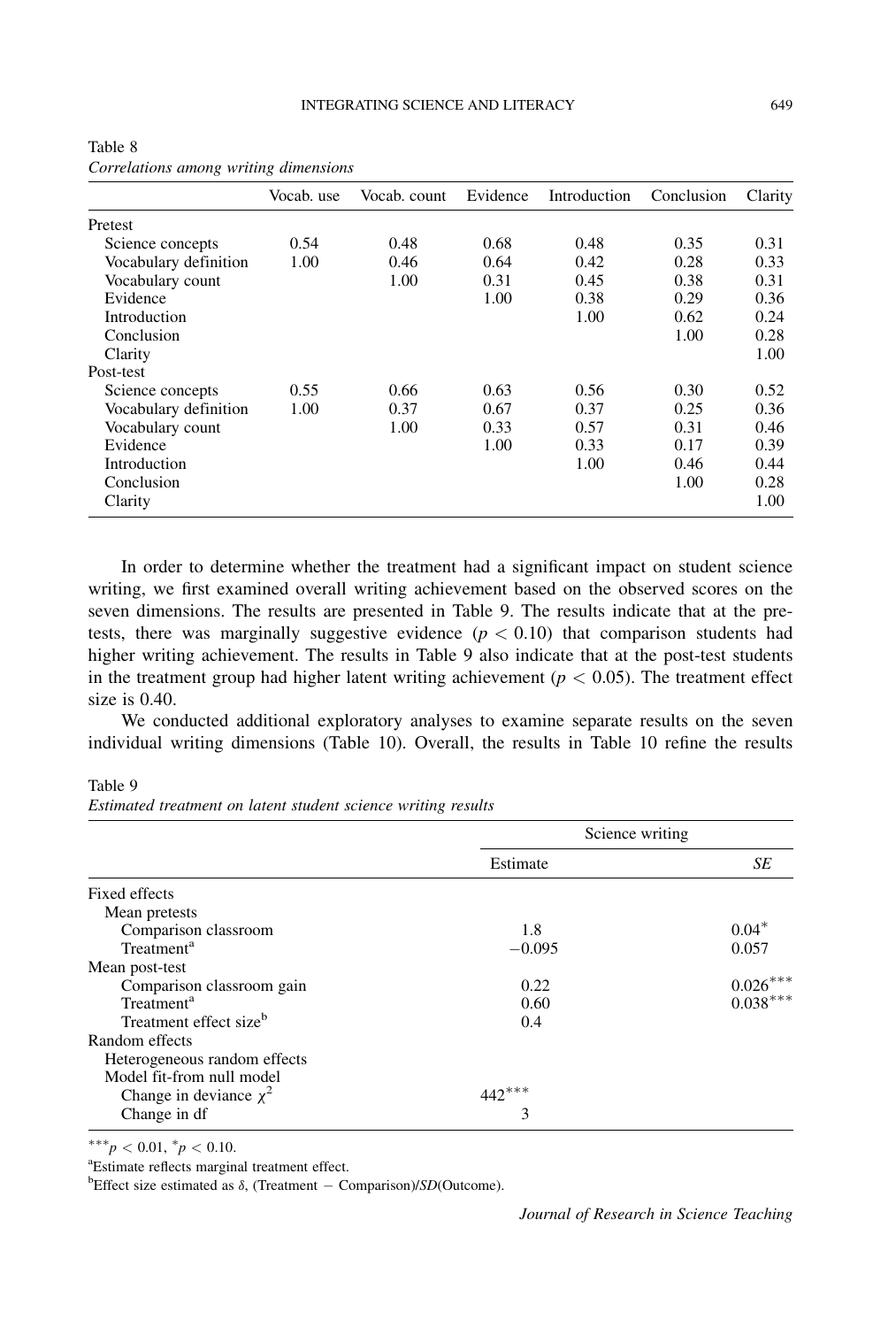|                          | Unconditional proportion | Gain   |                       | Effect            |
|--------------------------|--------------------------|--------|-----------------------|-------------------|
| <b>Writing Dimension</b> | of var. btwn. teachers   | Scores | SE                    | size <sup>a</sup> |
| Fixed effects            |                          |        |                       |                   |
| Science concepts         | 0.19                     |        |                       |                   |
| Comparison classroom     |                          | 2.1    | $0.07^{\ast\ast\ast}$ |                   |
| Treatment <sup>b</sup>   |                          | 0.59   | $0.12***$             | 0.63              |
| Vocabulary definition    | 0.11                     |        |                       |                   |
| Comparison classroom     |                          | 2.01   | $0.10^{***}\,$        |                   |
| Treatment <sup>b</sup>   |                          | 0.22   | 0.14                  |                   |
| Vocabulary count         | 0.30                     |        |                       |                   |
| Comparison classroom     |                          | 2.74   | $0.13***$             |                   |
| Treatment <sup>b</sup>   |                          | 1.49   | $0.20***$             | 0.8               |
| Pre-post science GAIN    |                          | 0.08   | $0.02***$             | 0.85              |
| Evidence                 | 0.13                     |        |                       |                   |
| Comparison classroom     |                          | 1.84   | $0.09^{***}\,$        |                   |
| Treatment <sup>b</sup>   |                          | 0.38   | $0.15***$             | 0.33              |
| Post science score       |                          | 0.03   | $0.01^{\ast\ast\ast}$ | 0.66              |
| Introduction             | < 0.01                   |        |                       |                   |
| Comparison classroom     |                          | 2.36   | $0.07^{***}\,$        |                   |
| Treatment <sup>b</sup>   |                          | 0.35   | $0.10^{***}\,$        | 0.38              |
| Conclusion               |                          |        |                       |                   |
| Comparison classroom     | < 0.01                   | 1.97   | $0.04^{***}\,$        |                   |
| Treatment <sup>b</sup>   |                          | 0.06   | 0.05                  |                   |
| Post science score       |                          | 0.01   | 0.01                  | 0.41              |
| Clarity                  | 0.13                     |        |                       |                   |
| Comparison classroom     |                          | 1.81   | $0.05^{***}$          |                   |
| Treatment <sup>b</sup>   |                          | 0.33   | $0.09***$             | 0.43              |
| Pre-post science GAIN    |                          | 0.02   | $0.01***$             | 0.77              |

Table 10 Estimated treatment on student writing by dimension

\*\*\* $p < 0.01$ , \*\* $p < 0.05$ .

<sup>a</sup>Treatment effect sizes as in Table 9, note (3); GAIN and score effect sizes as in Table 9, note (4).

<sup>b</sup>Treatment effect represents marginal effect of treatment.

presented in Table 9 by suggesting that among the seven writing dimensions, only vocabulary definition and conclusion demonstrated no treatment effect. The remaining five dimensions demonstrated statistically significant treatment effects with effect sizes ranging from 0.33 (evidence) to 0.80 (vocabulary count). The models in Table 10 also examined whether there were any effects on writing associated with science understanding, under the research hypothesis that science understanding has a positive effect on writing scores. The results indicate that in some instances the pre–post gain<sup>9</sup> in science understanding that was related to better writing scores, and other instances it was overall science understanding as measured at posttest that was associated with higher writing scores. Both vocabulary count and clarity were associated with gains on the science understanding measure. The effect sizes were quite large, 0.85 and 0.77 for vocabulary count and clarity, respectively. Both the evidence and conclusion dimensions were impacted by overall science understanding, as represented by post-test scores (but not pretests or gains). The effect sizes were moderate, 0.66 and 0.44, for evidence and conclusion, respectively. These results are consistent with the hypothesis that science understanding is positively associated with writing performance. It is interesting to note that the effects of science understanding were independent effects of the treatment; and in one case (conclusion) occurred without a significant treatment effect. It is important to note that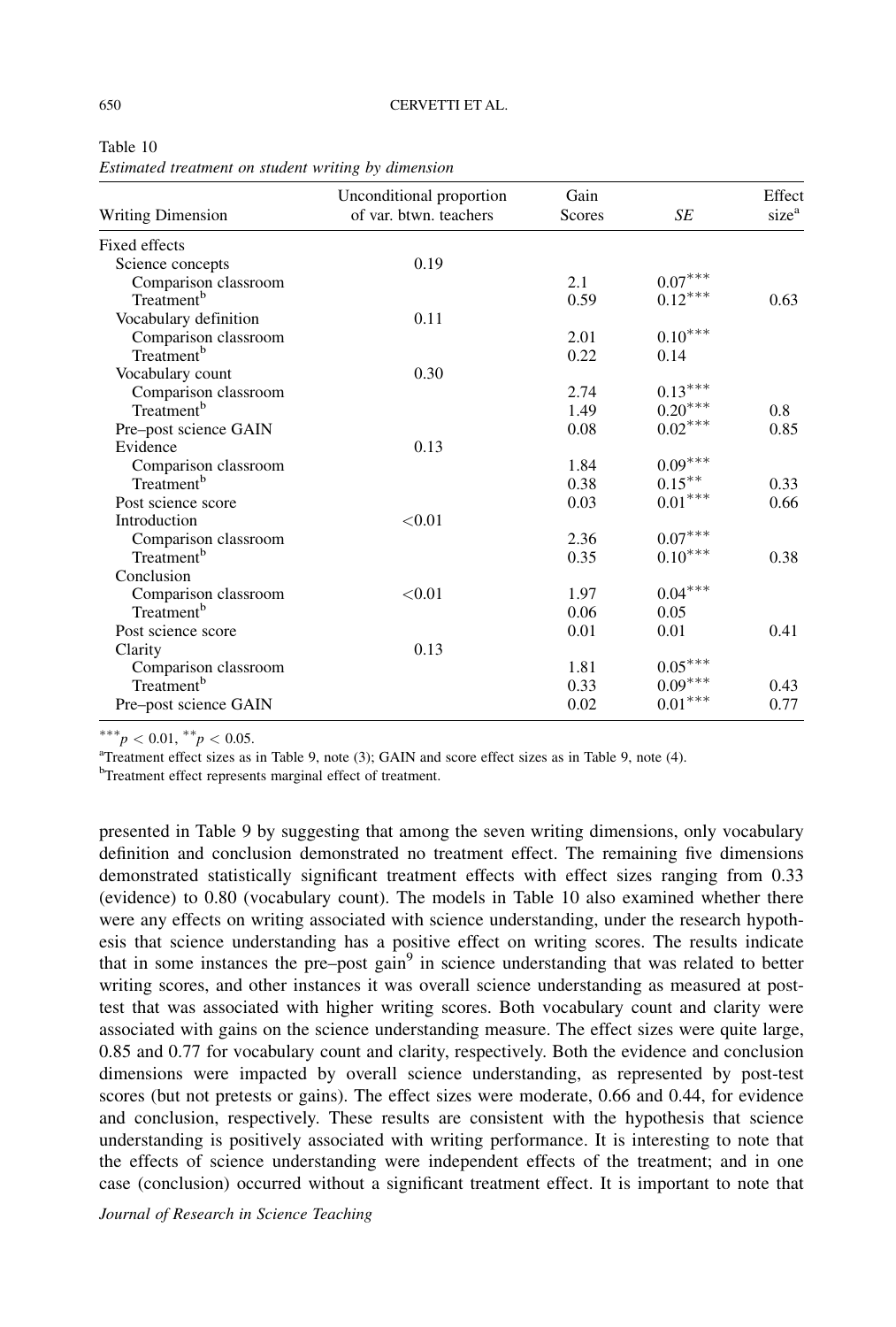the subset of students for whom we have both writing, pre and post-test science understanding scores ( $n = 458$ ) scored similarly on the treatment science pretest and post-test to the entire sample (23.3 vs. 23.3 on the pretests and 27.4 vs. 27.04 on the post-test, for the writing sample students and the entire sample, respectively). Hence, these results are not attributable to performance of students who were exceptional on science performance.

### Implementation Results

We gathered information about implementation as a part of the teacher self-report postsurvey data for both treatment and comparison teachers. These data reveal several insights about the ways in which teachers implemented the treatment and comparison units.

Treatment teachers reported primarily using the treatment unit for science, whereas comparison teachers used whatever they typically use to instruct about the topic of light. Because the comparison teachers were located in multiple school districts around the state, there was little commonality to what to the materials used as a comparison treatment. The comparison group teachers reported using a wide range of approaches, though many relied at least in part on a textbook. Seventy-seven percent of the comparison group teachers reported that they used a textbook in response to the open-ended survey question, ''What materials did you use to teach your science unit?'' Several mentioned the Harcourt Brace Science (11%) or McGraw Hill Science (4%) textbooks. Sixty percent of comparison group teachers reported using specific hand-on materials, such as flashlights, prisms, and lenses, and another 15% reported use of hands-on materials generically or use of lab experiments. Twenty-eight percent reported using technologies, such as video or internet sites. Similarly, treatment and comparison teachers report using a wide range of materials for literacy instruction, including basal textbooks, trade books, magazines, and teacher gathered materials from the Internet and elsewhere.

Treatment teachers reported spending more time on science instruction than comparison teachers (219.8 vs. 182.3 minutes/week). Treatment teachers, however, reported that more of their science instruction also included attention to literacy (reading and writing in the context of the science unit) compared with comparison teachers (77 vs. 61 minutes/week). Even though we do not know the nature of the reading and writing included in the range of comparison science units, we do know that the reading and writing included in the treatment science unit includes explicit instruction in the use of literacy strategies, rather than just practice reading and writing. And while treatment and comparison teachers estimate approximately the same amount of time spent reading in the context of their science unit (43 vs. 41 minutes/week), treatment teachers report more time spent writing in the context of their science unit (34 vs. 20 minutes/week). Teacher reported time on (respective) task was used as a covariate for all three outcomes; it proved to be marginally significant ( $p \le 0.10$ ) in science understanding but not reading nor writing. Thus, although treatment teachers spent more time on science instruction than comparison teachers, time on task does not appear to account for treatment effects.

# Discussion

### Summary of Findings and Discussion

In this work, we have evaluated the efficacy of a curriculum-based approach to science– literacy integration by assessing its impact on learning in comparison with a ''business-asusual'' approach (teachers addressing the same unit content, light, with their normal curriculum materials in fourth grade classrooms). We asked, How does an integrated approach to science–literacy curriculum compare to business-as-usual approaches in terms of outcomes of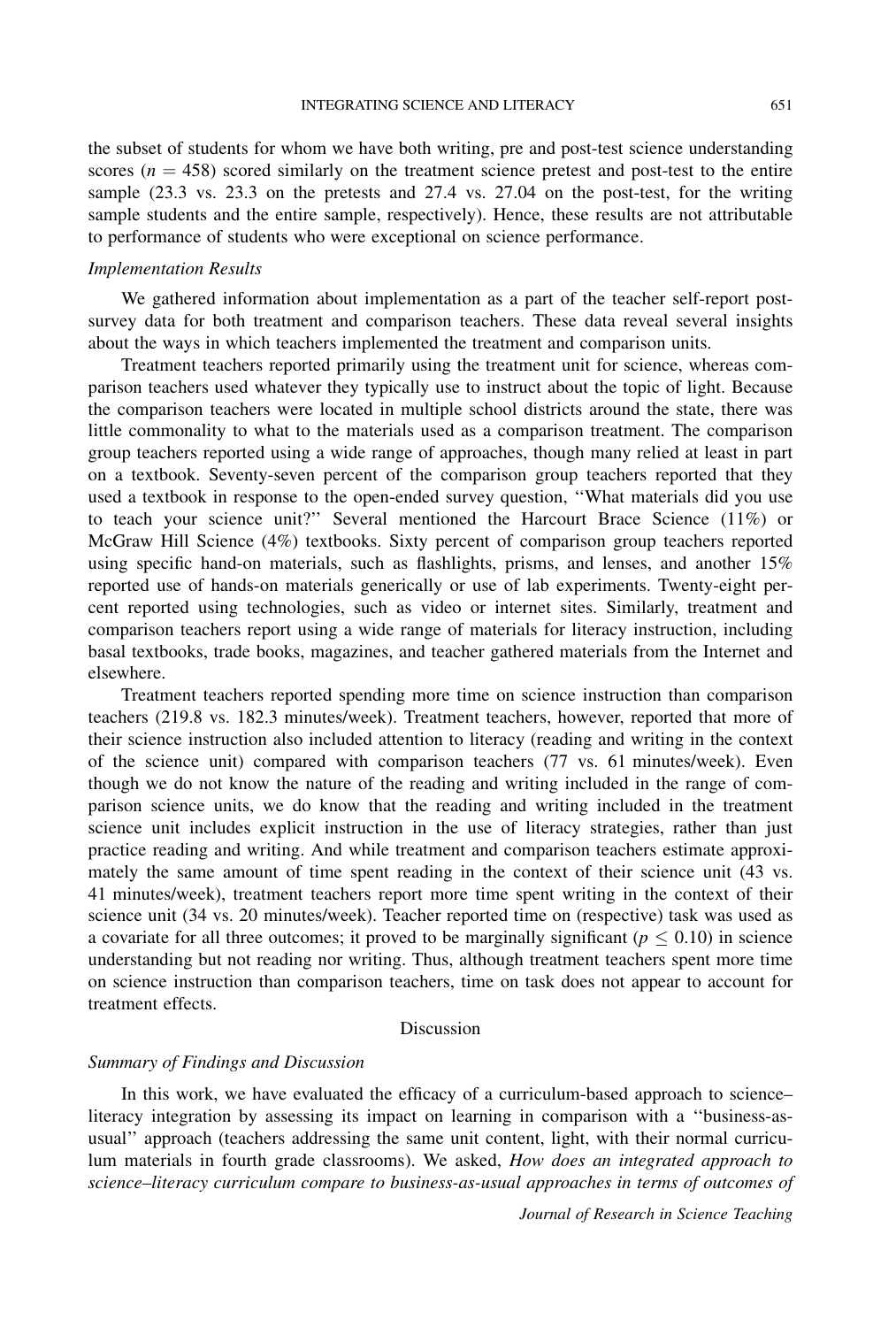science understanding, reading comprehension, science vocabulary and science writing? Using conservative approaches to statistical analysis—a three level HLM with students nested within classrooms (teachers) and classrooms nested within schools—we found moderate effect sizes in favor of the treatment for science learning ( $ES = 0.65$ ). For science vocabulary, we observed a small effect  $(ES = 0.22)$  in favor of the experimental treatment. We have additional evidence of vocabulary learning from the writing measure: while the treatment students did not more often provide definitions of science words in their writing (the vocabulary definition dimension), they did more often use science words in their writing  $(ES = 0.80;$  the word count dimension). For the science writing measure, we found a moderate multivariate effect for the seven dimensions of the rubric ( $ES = 0.40$ ). The univariate analyses of writing demonstrated separate effects favoring the treatment for five of the seven dimensions: science concepts, vocabulary count (but not vocabulary definition), evidence, introduction (but not conclusion), and clarity. It is important to note that treatment students actually included more science concepts than comparison students in their responses to the writing prompt on their post-test assessments.

Overall, the results show promising, occasionally robust, trends on science and literacy outcomes, thus contributing to the growing body of evidence (e.g., Guthrie et al., 1999; Palincsar & Magnusson, 2000; Romance & Vitale, 2001) suggesting that integrated approaches not only benefit student science learning outcomes, but also support student literacy development. In addition to providing additional evidence that both science outcomes and literacy outcomes are supported by integration, the study adds to understandings about the impact of science–literacy integration. Compared with previous studies, this study included a wider range of literacy measures, including measures of vocabulary and writing. The use of a range of measures is most significant as it is related to another important aspect of this study that distinguishes it from previous work: the model of integration that underlies the curriculum tested in this study provided balanced attention to science and literacy growth, rather than using one domain to achieve growth in the other or to reclaim time in the school day. In Stoddart et al.'s (2002) framework, this approach is integrated, rather than merely interdisciplinary. The curriculum under study here rests on the understanding that engaging students in reading, writing, and discussing directly linked to their firsthand investigations would not only support their conceptual understandings, but also their ability to communicate these understandings in talk and writing, and that doing so would support students' development of important dimensions of informational literacy—including reading comprehension, vocabulary knowledge, and expository writing. While we cannot confirm every aspect of this underlying conceptual framework, given the non-significant results for reading comprehension, the results do suggest that explicit attention to literacy in the context of science is supportive of students' conceptual growth and at least some dimensions of their informational literacy skills.

Underlying the broad conceptual framework regarding the efficacy of integration was a set of specific theoretical principles regarding the relationship between literacy learning and science learning. These principles included the understanding that many cognitive strategies, such as predicting, are shared across domains, that vocabulary knowledge and conceptual knowledge are closely related in content-area learning, and that reading can enhance conceptual learning from science investigations. This study evaluated the efficacy of a complex model of science–literacy integration governed by these principles. As such, we cannot attribute outcomes to specific elements of the framework. At the same time, the results do suggest that another intervention that relies on the same understandings should provide similar results.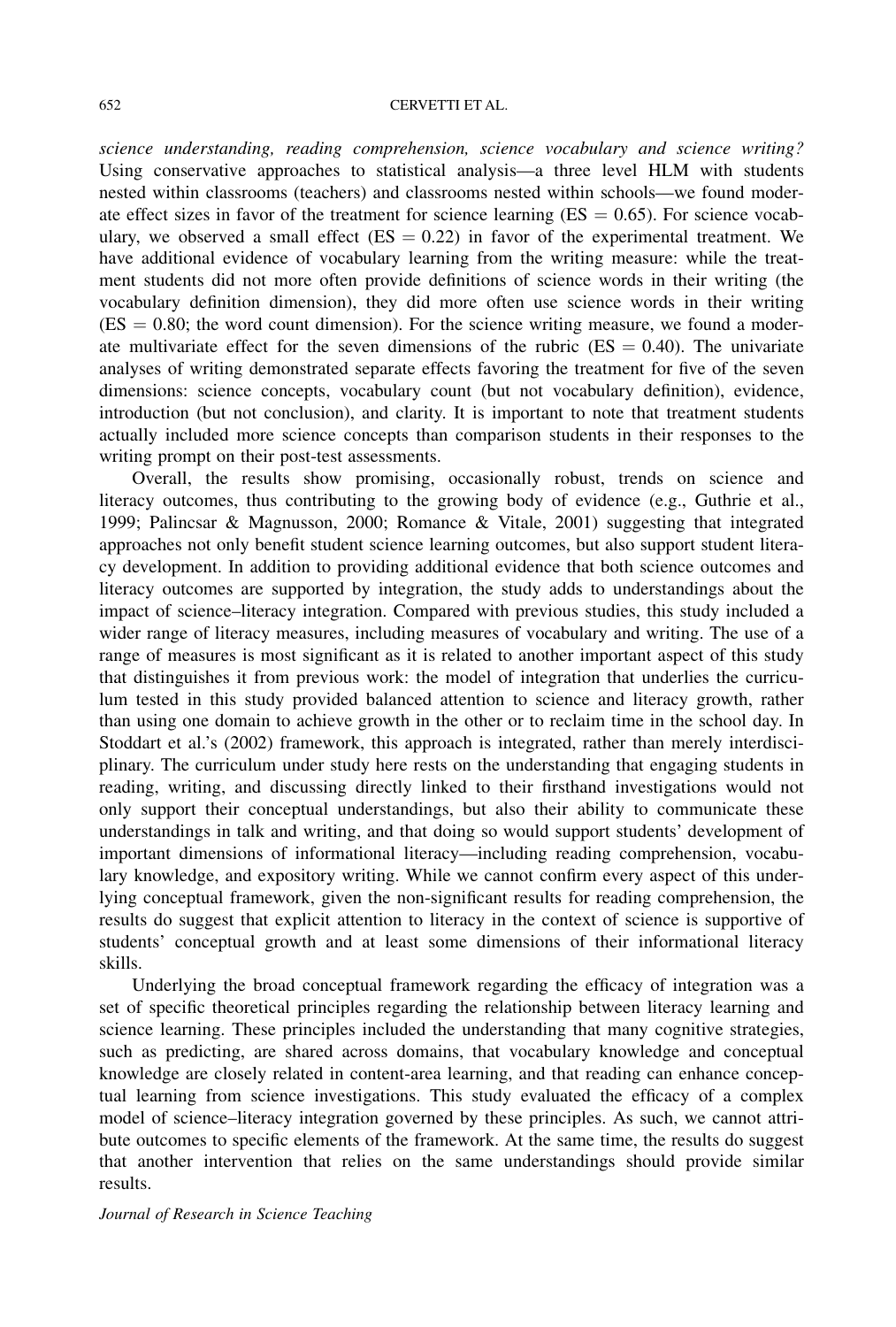Unlike our earlier studies and unlike other studies of science–literacy integration, and unlike the CORI and IDEAS studies, we found no effect on reading comprehension of science passages (Wang & Herman, 2005). Several explanations seem plausible, but our data do not allow us to distinguish definitively among them. First, it could be that the reading comprehension component of the treatment was not robust enough to support more growth in reading comprehension than the array of regular reading curricula that characterized the various comparison classrooms. While other studies (e.g., Guthrie et al., 2009; McNamara, O'Reilly, Best, & Ozuru, 2006) have demonstrated gains in reading comprehension in interventions of similar or lesser duration, the comprehension component of the treatment in this study is only one element in a complex array of instructional features and goals. The volume of reading (nine books over eight weeks) and instruction (approximately 20 minutes/week of discussion and explicit teaching associated with the book reading) is small relative to the amount of literacy instruction that students, both treatment and comparison, received in their regular English language arts instruction. With science in general and light in particular, students began the study as relative novices—and at similar levels of understanding as measured by the science understanding pretests—and the treatment (intervention or comparison) represented a major change in dosage in exposure to science concepts. However, given what we know about instruction with the current crop of commercial reading programs, it is likely that students in both groups were exposed to a great deal of comprehension instruction by fourth grade and continued to receive relatively large doses during the study. Although we share many commitments and instructional principles with programs that have demonstrated effects on comprehension (e.g., Guthrie et al., 2009; McNamara et al., 2006), attention to comprehension in the treatment unit was modest by comparison to these programs. We were, however, able to show a broad array of other effects for literacy including science vocabulary knowledge, productive vocabulary use, and writing. Writing, like science, is receiving little attention in many classrooms, so it is especially important treatment groups made major advances there.

A second plausible explanation for the lack of an effect on reading comprehension outcomes focuses on important differences in design and analysis between the current study in comparison to the Guthrie et al. (2009) and McNamara et al. (2006) studies that show the comprehension effect. Both of these predecessors were smaller in size and scope than the study reported herein. They also used comprehension measures that were closely related to the intervention and the treatment texts (and were highly labor-intensive to score). Further, they both used conventional analysis of variance rather than HLM as the primary statistical tool. Consistent with the way in which the treatment was implemented in the present study (classrooms were randomly assigned to treatment), we used classroom means rather than individual students as the unit of analysis.

A third explanation turns on the extreme difficulty teachers experience in attempting to teach reading comprehension strategies (Hacker & Tenant, 2002; Wilkinson & Son, 2011). It may be that teachers experienced greater difficulties in implementing the reading comprehension piece of curriculum we provided without substantial professional development. Recall that the treatment teachers received only a kit of materials with a teacher's guide. It is possible that a teacher's guide provides sufficient support for implementing science and vocabulary instruction the first time through, but that more time and additional support in the form of professional development is required to help teachers implement comprehension strategy instruction around science texts. It is important to note, however, that a curriculum-based approach has the potential for much wider implementation than one involving intensive professional development. This study is true-to-life in the sense that teachers were asked to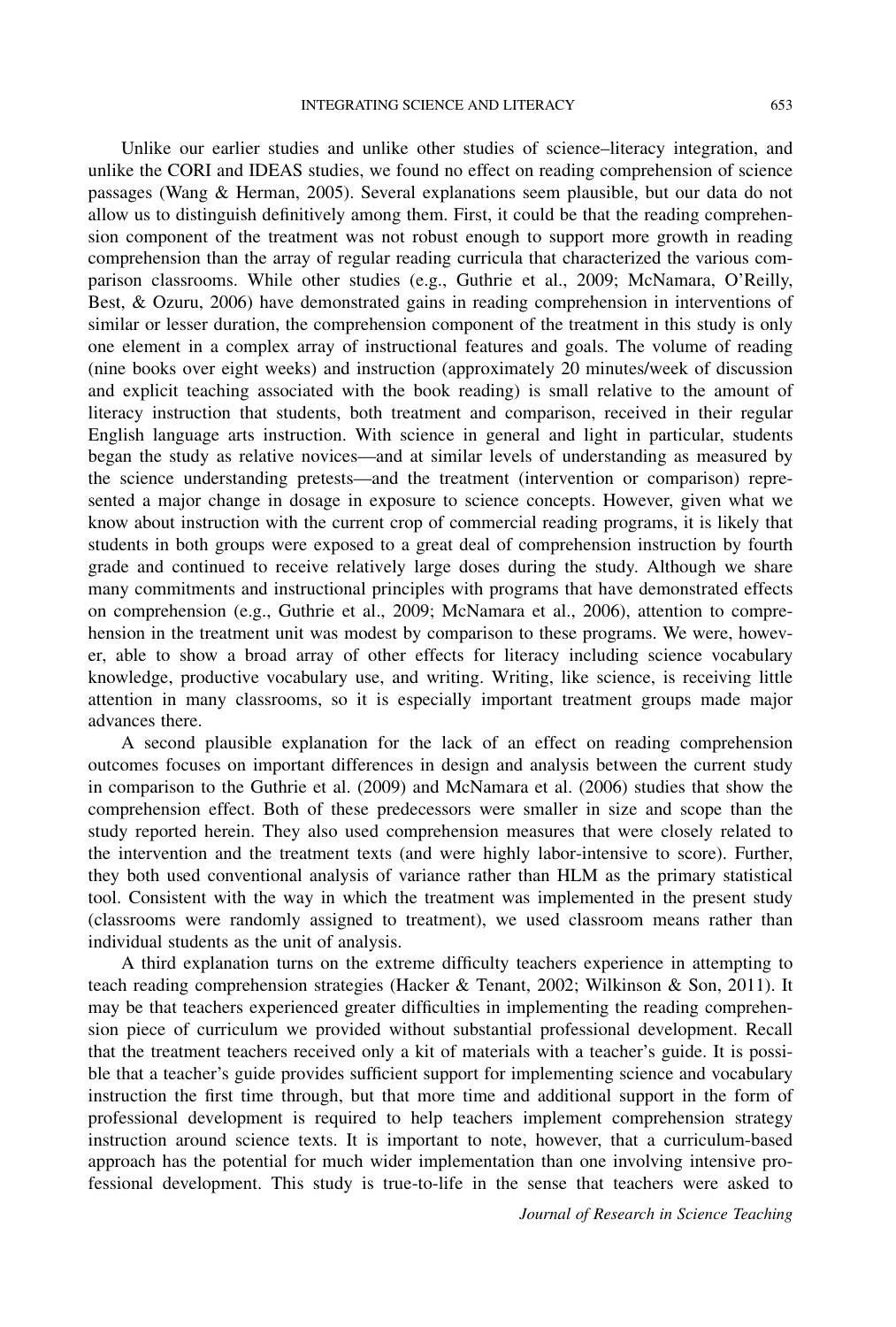perform an out-of-the-box implementation much like what they would experience in receiving a new set of materials from a publisher.

Finally, the most plausible explanation is that we have yet to create the valid index of the construct of science reading comprehension for which we (and others) strive. We used a format in which students read topically more and less related science passages and answered multiple-choice questions ranging from the factual to the inferential. The passages and questions do not align well with aspects of reading or characteristics of text that are unique to science, let alone our particular approach; in short, we have yet to develop a tool that would exhibit more precise estimates for reading in the context of science. It is interesting to note that in our earlier work, we obtained significant treatment effects with younger children using a different kind of measure—a MAZE test, which is a multiple choice (pick the missing word from a set of three) version of a cloze (fill in the blank) test. It might be that the MAZE format is more sensitive to the application of key vocabulary knowledge from the unit in completing the ''choose-the-word-to-fill-in-the-blank'' task. All these speculations aside, it is clear that further work is needed in order to find a way to impact and measure reading comprehension within the treatment.

Nonetheless, the thrust of the findings across science knowledge, vocabulary, and writing provide compelling evidence for great uptake and application of key ideas within the integrated curriculum. Students in the integrated curriculum acquired more vocabulary related to the key concepts in the unit, they learned more of the big ideas related to light, and, perhaps most significantly, they used both the ideas and the words when they wrote about what they had learned. Acquiring knowledge, the words we use to name that knowledge, and using the ideas to convey what you have learned to others—those seem like the very goals to which any literacy or science educator would aspire.

In addition to the issues highlighted above, we recognize a number of limitations to the analytic efforts presented within this artcile. The most significant is related to the amount of information we could gather about the substance of our ''business-as-usual'' comparison given the scope and budget of this study. Although we gathered self-report post-surveys from teachers regarding the substance and duration of the teaching and learning that took place in these comparison classrooms, we still have an incomplete picture. Moreover, self-reports can be unreliable (Cook & Campbell, 1979). Future research efforts are being designed to gather additional implementation data in order to gain a more complete picture.

Additionally, while we took a broad perspective on the aspects of literacy that can support and be supported by science in the design of the intervention, we assessed only vocabulary knowledge, reading comprehension, and science writing. While the intervention also included attention to participation in science discussions, reading fluency, and the use of text features and structures, we were limited in the amount of time we had available for student assessment. While the limited measures risk a simplistic interpretation of the role of language and literacy in science, they do mirror those aspects of literacy instruction that are most central to educational standards in fourth grade.

Even with these limitations, this study addresses an important issue in science education and literacy education and contributes additional important evidence to the studies on science–literacy integration, by employing a broader range of measures and utilizing a comparison group that features a real and familiar alternative—teachers using content-comparable science units. Unlike most other studies on science–literacy integration, ours focuses on the impact of curriculum use only. It is noteworthy that treatment teachers taught the treatment unit ''cold,'' that is, without the benefit of any professional development. The results presented herein provide critical evidence for supporting integrated science–literacy approaches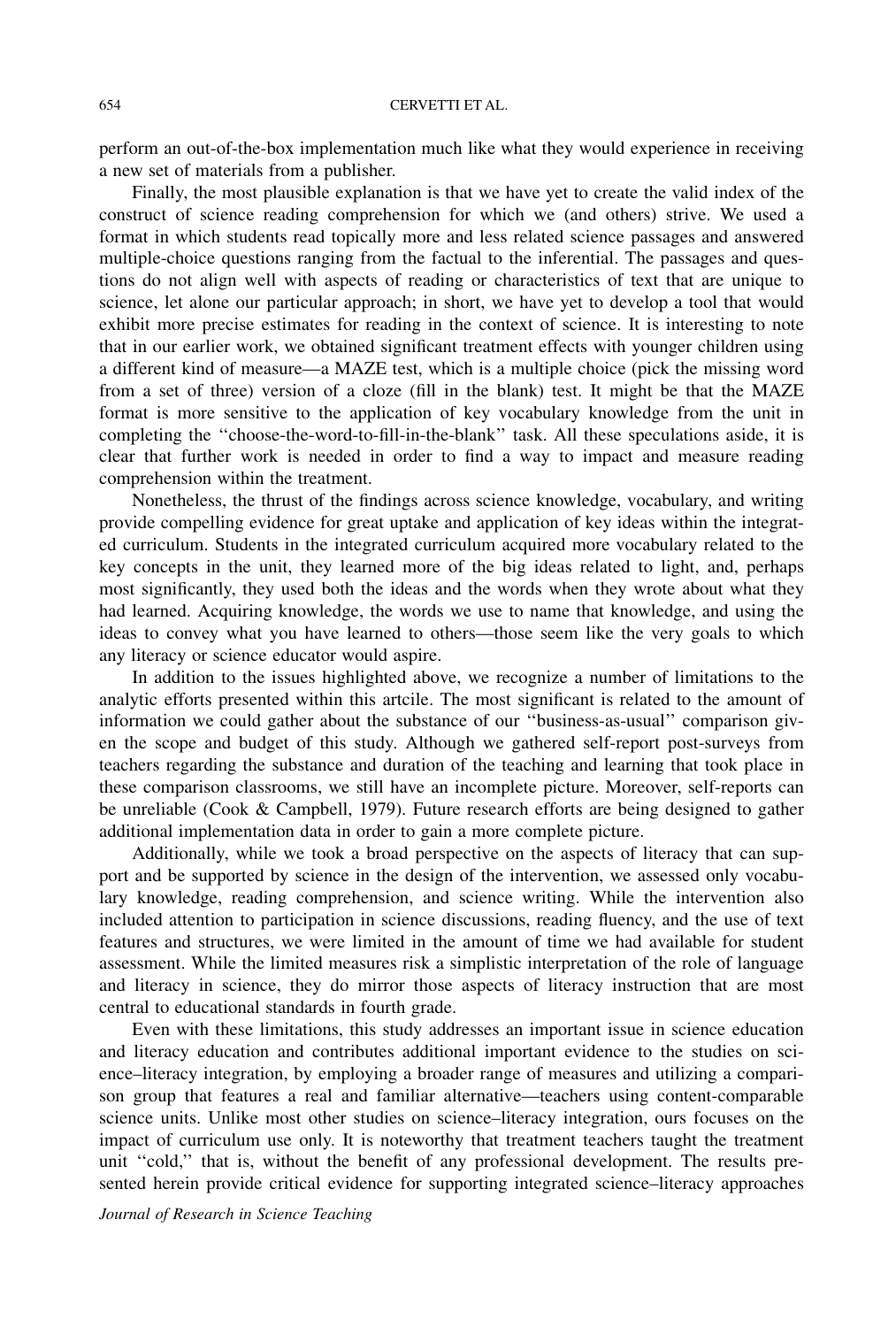such as the one described here. The implications of these findings are especially significant given that the current school accountability context has privileged time for literacy and mathematics over time for science and other subjects. Further, these findings are timely given the current convergence of the vision spelled out in the Common Core State Standards for English Arts and Literacy in Science and Technical Subjects (Achieve, 2010) and the Framework for K-12 Science Education (NRC, 2011), that students must be able to respond to the communication demands of science.

While a recent research synthesis by Minner, Levy, and Century (2010) provided strong evidence of the effectiveness of an inquiry-based approach to science fueled by firsthand experiences, and while inquiry-based science is the indisputable standard of high-quality science teaching, this study and those that preceded it suggest that the integration of experiences with language and literacy can support science learning while maintaining an inquiry orientation. The current study also suggests that doing so supports important learning outcomes in both domains.

The research literature is beginning to provide images of the integration of text- and inquiry-based approaches to science (e.g., Howes, Lim, & Campos, 2009). While this study and others have supported the integration of literacy and inquiry-based science in principle, it is also becoming clear that not all forms of integration are equal. For example, Howes et al. followed three elementary teachers as they integrated science and literacy. The researchers found that not all approaches to integration were equally supportive of students' involvement in inquiry, and that integration can result in the privileging of literacy learning over science learning.

In closing, we want to be clear that we believe the foregrounding of inquiry is central to the efficacy of our model of science–literacy integration. In our opinion, one of the most important aspects of the model tested in this study is the development of roles for text that support students' involvement in extended, multi-modal, and question-driven investigations. While more work is needed to refine some aspects of this model, we believe that there is sufficient evidence to suggest that literacy and firsthand experiences in science are best positioned as tools for inquiring about the natural world. In practice, this means foregrounding compelling science questions, following an inquiry cycle and using tools of text and firsthand experience to investigate those questions, and supporting access to science concepts, language, and text along the way.

### Notes

<sup>1</sup>For example, an entire section of the April 23, 2010 issue of Science was devoted to this very issue (Alberts, 2010).

 $2$ With respect to the use of a subset of items for the science understanding measure: This was done in order to ensure that the measure was a good test of the content being taught in comparison classrooms, as well as treatment classrooms. In the end, there were only small changes in performance based on the use of the shorter assessment. For example, the treatment group's pre-test performance on the two versions (in terms of percent correct) was 0.8% on the pretest and 0.4% on the post-test. The differences for the comparison students were 1.5% on the pretest and 1.1% point on the post-test. The absolute difference (between treatment and comparison students) in scores is larger for the shorter test, but the standard deviation is larger for the 42-item test. The larger standard deviation associated with the longer test is consistent with the notion of construct irrelevant variance (specifically on the post-test, where comparison classroom students were assessed on content that they did not have opportunities to learn). This is corroborated by the correlations between the 42 and 23 item tests on the post-test, which is 0.91 for treatment students and 0.70 for control students. Treatment effects based on the 23-item assessment are slightly larger (due to increased precision realized by utilizing the subset of the item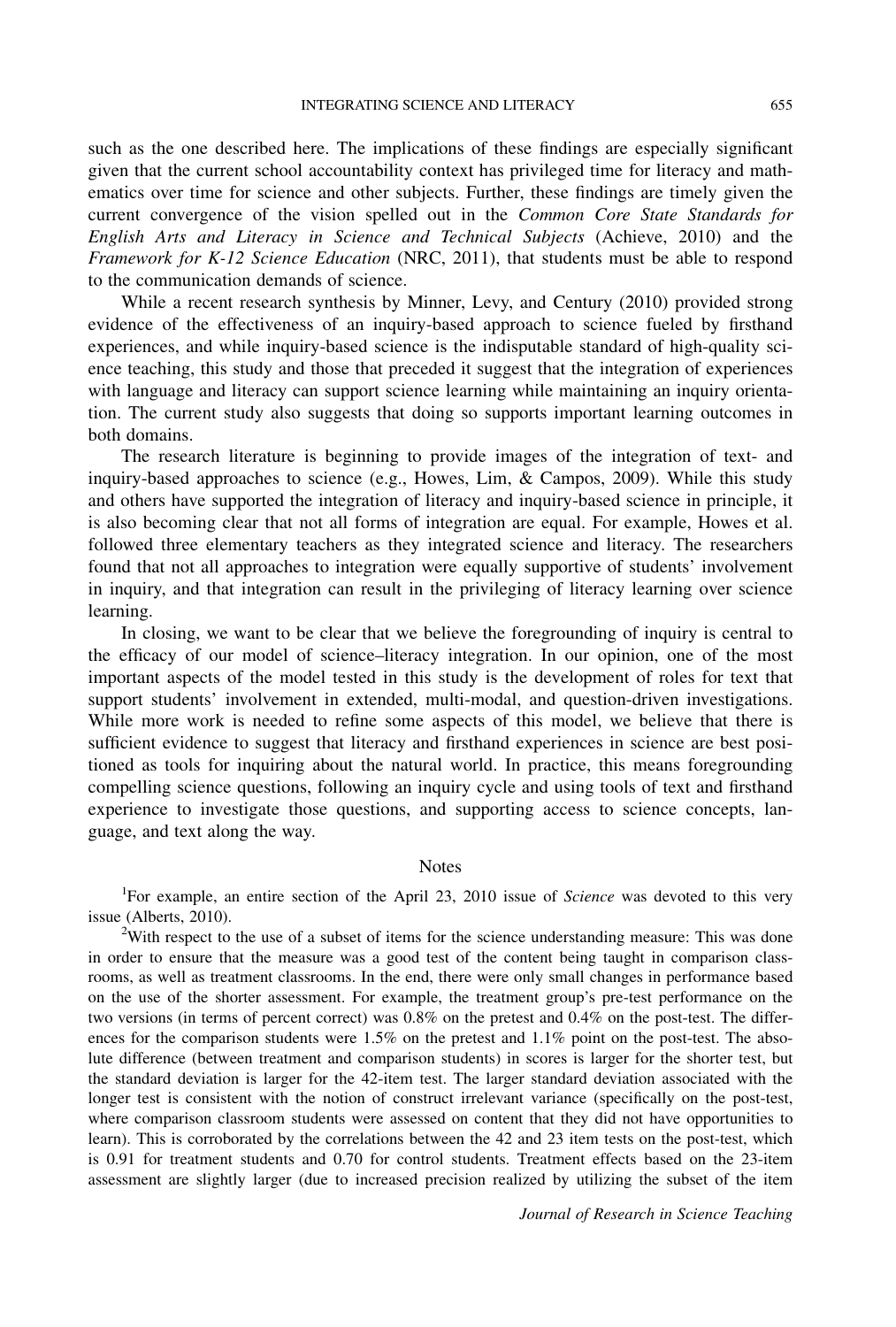most closely aligned with the state content standards) than treatment effects based on the 42-item assessment. Overall, the two assessments minimally changed student performance, and empirically allow for the same inferences about results.

<sup>3</sup>Additional materials are available as Supporting Information accompanying the online article.

<sup>4</sup>We use the term class and teacher interchangeably. It is natural to consider a group of students sitting in a classroom, but each classroom is taught by a single teacher. Moreover, student performance is considered to be impacted by the teacher.

 ${}^5$ Comparison classroom given (2).

<sup>6</sup>We used simple mean replacement and indicators for cases with missing values to test whether students with replaced scores demonstrated significantly different results than students with complete data. The indicator was not significant; and given the relatively small attrition, treatment effect estimates were unchanged.

 $7$ We also analyzed the Science Understanding results using IRT rather than raw scores. While the effect size was somewhat smaller, neither the overall results nor the inferences drawn about effectiveness of the treatment changed. <sup>8</sup>

<sup>8</sup>All students were administered the writing assessment, but we limited the analysis to a random subset due to costs associated with raters scoring each of the essays.

 $\rm$ <sup>9</sup>Testing the impact of Gains tests whether there was transfer in student learning–implying complimentary science and writing performance. Testing the impact of science understanding levels tests whether content knowledge impacts writing related to the content.

### References

Aitkin, M., & Longford, N. T. (1986). Statistical modeling issues in school effectiveness studies. Journal of the Royal Statistical Society, A, 149(1), 1–43.

Alberts, B. (2010). Prioritizing science education. Science, 328, 405.

Armbruster, B. B. (1992). Vocabulary in content area lessons. The Reading Teacher, 45, 550–551.

Bransford, J. D., Brown, A. L., & Cocking, R. R. (Eds.) (2000). How people learn: Brain, mind, experience, and school. Washington, D.C: National Academy Press.

Bravo, M. A., & Cervetti, G. N. (2008). Teaching vocabulary through text and experience. In: A. E. Farstrup & S. J. Samuels (Eds.), What research has to say about vocabulary instruction (pp. 130–149). Newark, DE: International Reading Association.

Brown, A. L., & Campione, J. C. (1994). Guided discovery in a community of learners. In: K. McGilly (Ed.), Classroom lessons: Integrating cognitive theory and classroom practice (pp. 229–272). Cambridge: MIT Press.

Burstein, L. (1980). The analysis of multilevel data in educational research and evaluation. In: E. Berliner (Ed.), Review of research in education, Volume 8 (pp. 158–233). Washington, DC: American Educational Research Association.

Cervetti, G. N., & Barber, J. (2008). Text in hands-on science. In: E. H. Hiebert & M. Sailors (Eds.), Finding the right texts: What works for beginning and struggling readers (pp. 89–108). New York: Guilford.

Cook, T. D., & Campbell, D. T. (1979). Quasi-experimentation: Design and analysis issues. Boston, MA: Houghton Mifflin Company.

Driver, R., Newton, P., & Osborne, J. (2000). Establishing the norms of scientific argumentation in classrooms. Science Education, 84, 287–312.

Duke, N. K., & Bennett-Armistead, V. S. (2003). Reading & writing informational text in the primary grades. New York: Scholastic Teaching Resources.

Duschl, R. A., & Osborne, J. (2002). Supporting and promoting argumentation discourse in science education. Studies in Science Education, 38, 39–71.

Fang, Z., & Wei, Y. (2010). Improving middle school students' science literacy through reading infusion. The Journal of Educational Research, 103, 262–273.

Gee, J. P. (2002). Identity as an analytic lens for research in education. Review of Research in Education, 25, 99–125.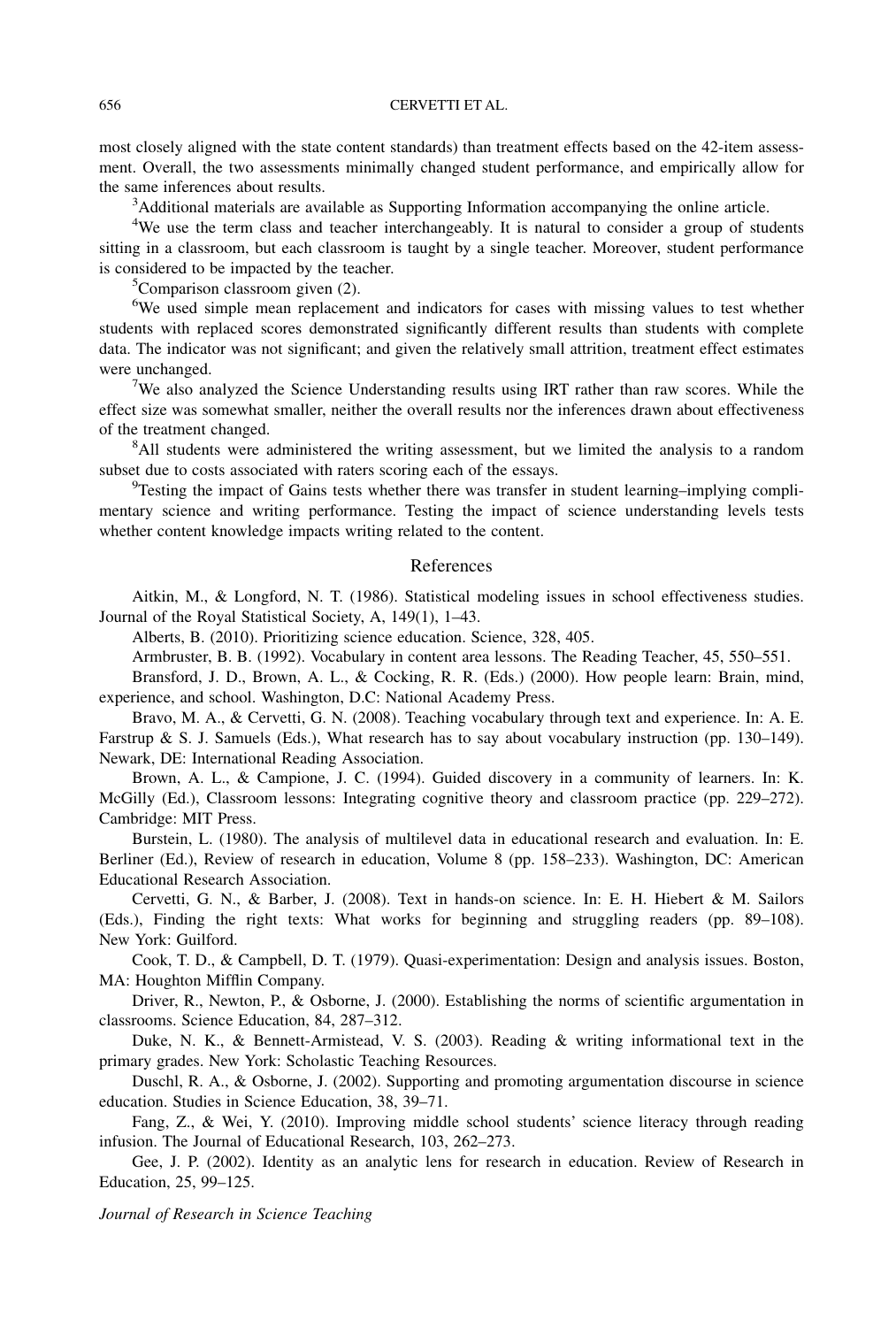Glynn, S., & Muth, K. D. (1994). Reading and writing to learn science: Achieving scientific literacy. Journal of Research in Science Teaching, 31(9), 1057–1073.

Guthrie, J. T., & Alao, S. (1997). Designing contexts to increase motivation for reading. Educational Psychologist, 32, 95–105.

Guthrie, J. T., Anderson, E., Alao, S., & Rinehart, J. (1999). Influences of concept-oriented reading instruction on strategy use and conceptual learning from text. Elementary School Journal, 99, 343– 366.

Guthrie, J. T., & Cox, K. E. (2001). Classroom conditions for motivation and engagement in reading. Educational Psychology Review, 13, 283–302.

Guthrie, J. T., McRae, A., Coddington, C. S., Klauda, S. L., Wigfield, A., & Barbosa, P. (2009). Impacts of comprehensive reading instruction on diverse outcomes of low- and high-achieving readers. Journal of Learning Disabilities, 42, 195–214.

Guthrie, J. T., & Wigfield, A., (2000). Engagement and motivation in reading. In: M. L. Kamil, P. B. Mosenthal, P. D. Pearson, & R. Barr (Eds.), Handbook of reading research: Volume III (pp. 403– 422). New York: Erlbaum.

Hacker, D. J., & Tenant, A. (2002). Implementing reciprocal teaching in the classroom: Overcoming obstacles and making modifications. Journal of Educational Psychology, 94, 699–718.

Herrenkohl, L. R., Palincsar, A. S., DeWater, L. S., & Kawaski, K. (1999). Developing scientific communities in classrooms: A sociocognitive approach. The Journal of the Learning Sciences, 8(3/4), 451–493.

Hiebert, E. H. (2006). Becoming fluent: What difference do texts make? In: S. J. Samuels & A. E. Farstrup (Eds.), What research has to say about reading fluency (pp. 204–226). Newark, DE: International Reading Association.

Howes, E. V., Lim, M., & Campos, J. (2009). Journeys into inquiry-based elementary science: Literacy practices, questioning, and empirical study. Science Education, 93, 189–217.

Krashen, S. D. (2004). The case for narrow reading. Language Magazine, 3(5), 17–19.

Lawrence Hall of Science. (n.d.). Foss science stories. Nashua, NH: Delta Education.

McNamara, D. S., O'Reilly, T. P., Best, R. M., & Ozuru, Y. (2006). Improving adolescent students' reading comprehension with iSTART. Journal of Educational Computing Research, 34, 147–171.

Mercer, N., Dawes, L., Wegerif, R., & Sams, C. (2004). Reasoning as a scientist: Ways of helping children to use language to learn science. British Educational Research Journal, 30, 359–372.

Metz, K. E. (2000). Young children's inquiry in biology: Building the knowledge bases to empower independent inquiry. In: J. Minstrell & E. van Zee (Eds.), Inquiring into inquiry in science learning and teaching (pp. 371–404). Washington, D.C: AAAS.

Minner, D. D., Levy, A. J., & Century, J. (2010). Inquiry-based science instruction—What is it and does it matter? Results from a research synthesis years 1984 to 2002. Journal of Research in Science Teaching, 47, 474–496.

National Research Council. (1996). National science education standards. Washington, DC: National Academy Press.

National Research Council. (2000). Inquiry and the national science education standards: A guide for teaching and learning. Washington, DC: National Academy Press.

National Research Council. (2011). A Framework for K-12 Science Education: Practices, Crosscutting Concepts, and Core Ideas. Washington, DC: National Academy Press.

National Sciences Resource Center. (n.d.). Science and Technology Concepts Program. Washington, DC: National Academies.

Neuman, S. (2006). How we neglect knowledge—And why. American Educator, 30, 24–27.

Padilla, M. J., Muth, K. D., & Lund Padilla, R. K. (1991). Science and reading: Many process skills in common?. In: C. M. Santa & D. E. Alvermann (Eds.), Science learning—Processes and applications (pp. 14–19). Newark, DE: International Reading Association.

Palincsar, A. S. (2005). Reading in science: Why, what, and how (Brief). Washington, DC: National Science Resources Center. Retrieved from http://nsrconline.org/pdf/ReadingInScienceEssay.pdf